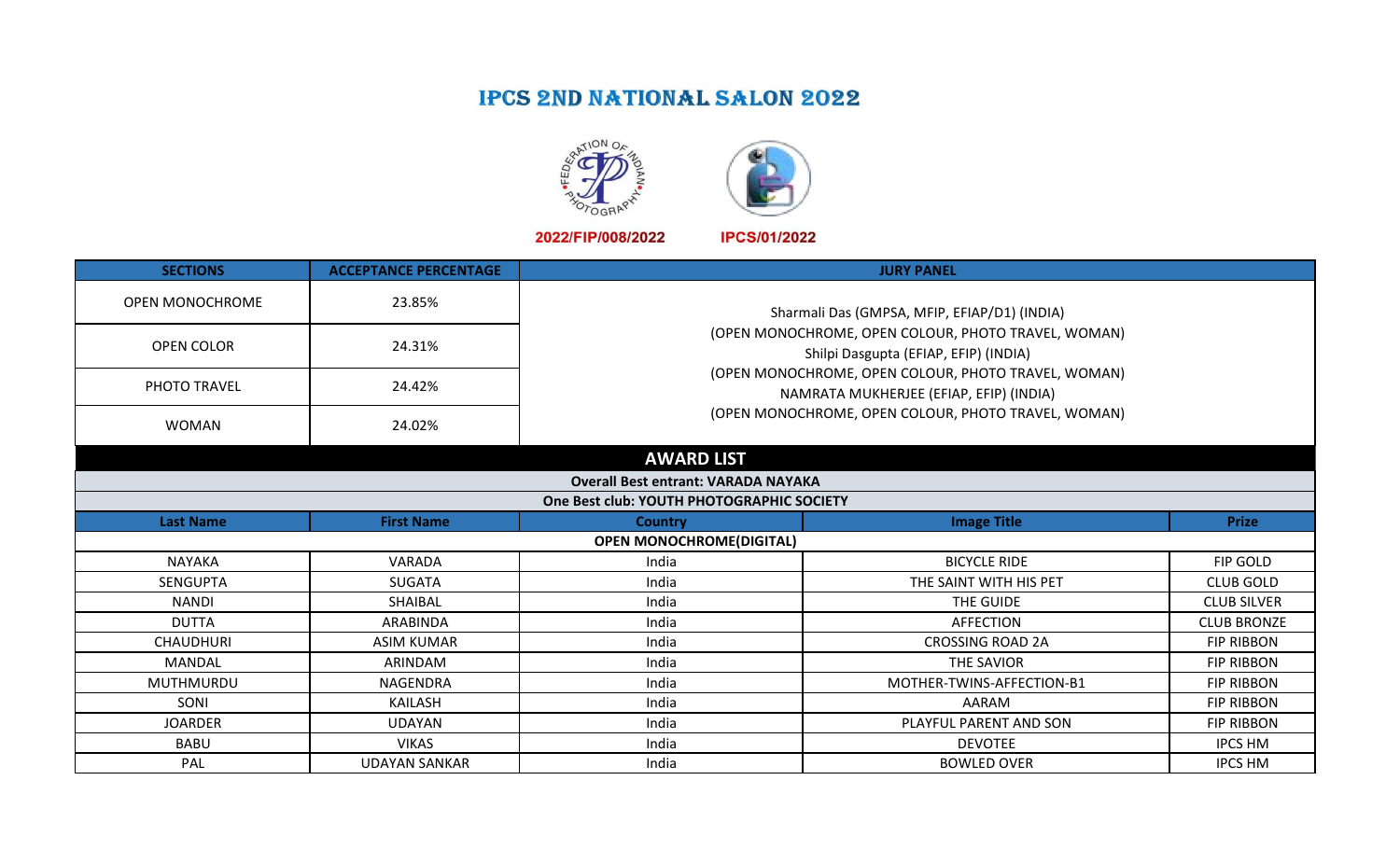| <b>HAARITH</b>         | <b>ARJUN</b>            | India                        | <b>DAILY RITUALS</b>              | <b>IPCS HM</b>     |
|------------------------|-------------------------|------------------------------|-----------------------------------|--------------------|
| <b>DE</b>              | SOMNATH                 | India                        | <b>BURDEN BURNING</b>             | <b>IPCS HM</b>     |
| <b>HOSSAIN</b>         | <b>SK RAHAMAN</b>       | India                        | POETRY OF HISTORICAL STONES       | <b>IPCS HM</b>     |
|                        |                         | <b>OPEN COLOUR(DIGITAL)</b>  |                                   |                    |
| <b>NAYAKA</b>          | VARADA                  | India                        | <b>HAPPY FACES</b>                | FIP GOLD           |
| <b>RAY</b>             | SANTANU                 | India                        | THE CHILD WITHIN                  | <b>CLUB GOLD</b>   |
| PAL                    | <b>UDAYAN SANKAR</b>    | India                        | <b>INSIDE STORY</b>               | <b>CLUB SILVER</b> |
| <b>CHATTERJEE</b>      | ARINDAM                 | India                        | <b>NAUGHTY GROUP</b>              | <b>CLUB BRONZE</b> |
| S KARGALLU             | <b>KARTHIK</b>          | India                        | AGNIBRAMARI                       | <b>FIP RIBBON</b>  |
| <b>BANERJEE</b>        | ANIRBAN                 | India                        | <b>MAN AND MACHINE</b>            | <b>FIP RIBBON</b>  |
| <b>MONDAL</b>          | KALYAN                  | India                        | <b>COLOURS OF INDIA</b>           | <b>FIP RIBBON</b>  |
| KANCHA RAJ KUMAR       | <b>KANCHA RAJ KUMAR</b> | India                        | <b>BLACK PANTHER</b>              | <b>FIP RIBBON</b>  |
| <b>BANERJEE</b>        | SUMAN                   | India                        | <b>CROSSING</b>                   | <b>FIP RIBBON</b>  |
| PAL                    | <b>GOUTAM</b>           | India                        | <b>MAJESTIC</b>                   | <b>IPCS HM</b>     |
| <b>KORLAPATI</b>       | SARASWATIRAO            | India                        | <b>JOKER AND PARAGLIDERS</b>      | <b>IPCS HM</b>     |
| <b>BN</b>              | UMASHANKAR              | India                        | <b>FLOWERS OF BULL</b>            | <b>IPCS HM</b>     |
| KANUNGO                | <b>ANITA</b>            | India                        | <b>HAPPINESS</b>                  | <b>IPCS HM</b>     |
| <b>DAS</b>             | <b>SUBRATA</b>          | India                        | DRYING CLOTHES                    | <b>IPCS HM</b>     |
|                        |                         | <b>PHOTO TRAVEL(DIGITAL)</b> |                                   |                    |
| <b>HOSKOTE</b>         | RAMESH                  | India                        | CHARMINAR                         | FIP GOLD           |
| <b>NAYAKA</b>          | VARADA                  | India                        | <b>RESCUSED BULL 2</b>            | <b>CLUB GOLD</b>   |
| <b>RAY</b>             | SANTANU                 | India                        | <b>CHARAK</b>                     | <b>CLUB SILVER</b> |
| <b>BABUBHAI KAMDAR</b> | <b>JAYENDRA</b>         | India                        | PENGUINS COLONY ICEBERG ANTARCTIC | <b>CLUB BRONZE</b> |
| <b>JOARDER</b>         | <b>UDAYAN</b>           | India                        | KULASAI - FAITH INCREDIBLE        | <b>FIP RIBBON</b>  |
| SARKAR                 | SAMIR                   | India                        | FOOT BRIDGE ON THE RIVER IGUAZU   | <b>FIP RIBBON</b>  |
| S KARGALLU             | <b>KARTHIK</b>          | India                        | FIRE FIGHTING                     | <b>FIP RIBBON</b>  |
| <b>PATLE</b>           | <b>KSHITIJ</b>          | India                        | <b>MAGICAL MORNING</b>            | <b>FIP RIBBON</b>  |
| <b>ROY</b>             | <b>NABARUN</b>          | India                        | SUVADRA                           | <b>FIP RIBBON</b>  |
| <b>BABU</b>            | <b>VIKAS</b>            | India                        | <b>PROCESSION</b>                 | <b>IPCS HM</b>     |
| <b>HUILGOL</b>         | AJIT                    | India                        | SHIP AMID ICEBERGS                | <b>IPCS HM</b>     |
| <b>HOSSAIN</b>         | <b>SK RAHAMAN</b>       | India                        | LIFE THROUGH HISTORY              | <b>IPCS HM</b>     |
| <b>GHOSH</b>           | RIPRATI                 | India                        | RATH <sub>01</sub>                | <b>IPCS HM</b>     |
| <b>MANDAL</b>          | ARINDAM                 | India                        | PAINFUL RITUALS                   | <b>IPCS HM</b>     |
|                        |                         |                              |                                   |                    |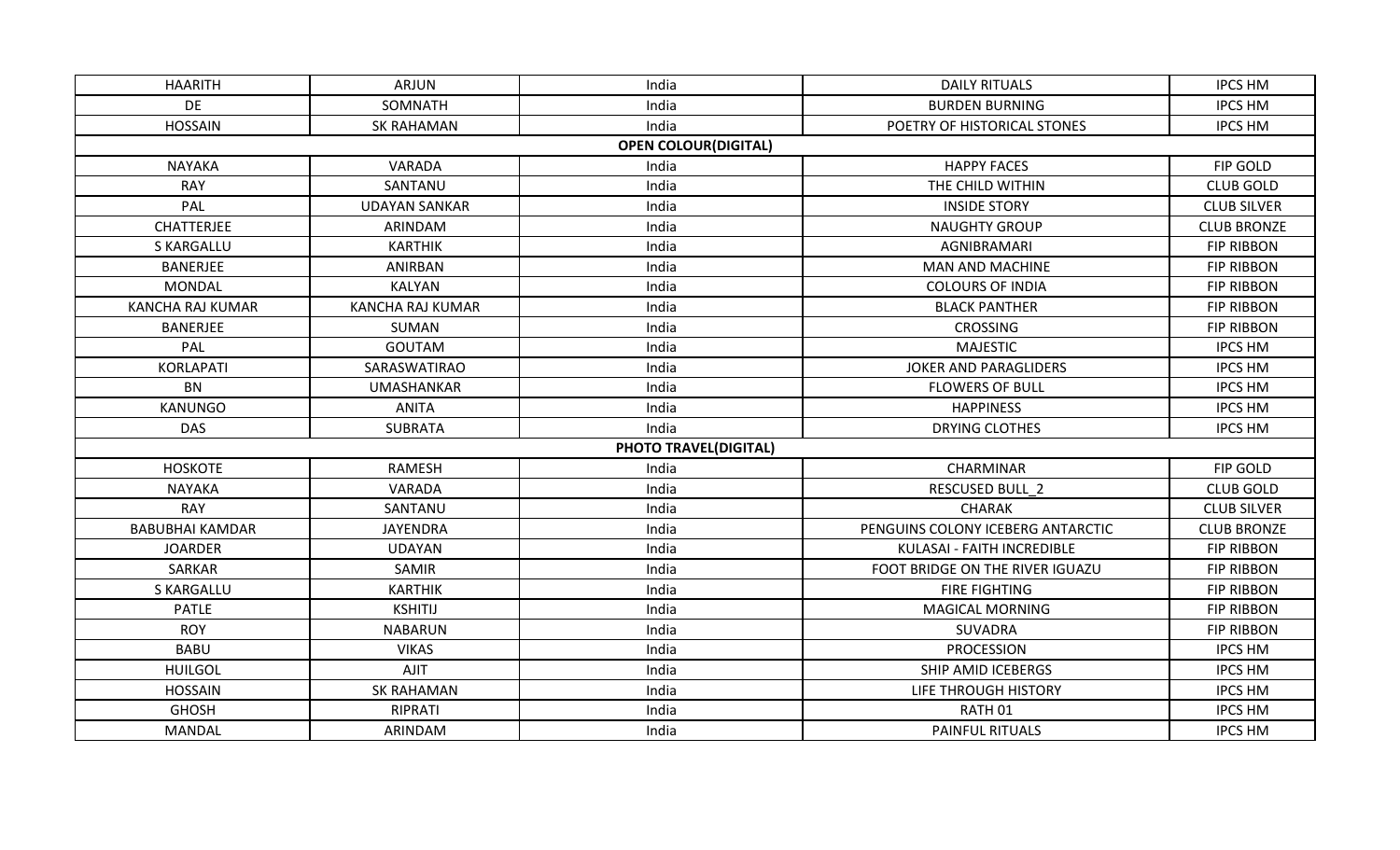|                    |                | <b>WOMAN(ONLY COLOUR)(DIGITAL)</b> |                          |                    |
|--------------------|----------------|------------------------------------|--------------------------|--------------------|
| BHATTACHARYA       | SANJOY         | India                              | <b>HOME CARE</b>         | FIP GOLD           |
| KORLAPATI          | SARASWATIRAO   | India                              | WOMEN HOCKEY AT KAKINADA | <b>CLUB GOLD</b>   |
| <b>CHATTERJEE</b>  | SAMRAT         | India                              | UMA O MA                 | <b>CLUB SILVER</b> |
| DAS                | SIDDHARTHA     | India                              | <b>GODDESSES</b>         | <b>CLUB BRONZE</b> |
| KANUNGO            | ANITA          | India                              | <b>MOTHER AND CHILD</b>  | FIP RIBBON         |
| <b>BANERJEE</b>    | ANINDYA        | India                              | PAINTER GRANDMOTHER      | FIP RIBBON         |
| <b>DAS</b>         | PARTHA PRATIM  | India                              | ADORABLE                 | FIP RIBBON         |
| BN                 | UMASHANKAR     | India                              | WINNOVING WORKING        | FIP RIBBON         |
| <b>CHAKRABORTY</b> | SUSANTA        | India                              | <b>BEFORE IMMERSION</b>  | <b>FIP RIBBON</b>  |
| C <sub>R</sub>     | SATHYANARAYANA | India                              | MESAI MOTHER AND CHILD   | <b>IPCS HM</b>     |
| BHATTACHARYYA      | <b>RUPA</b>    | India                              | <b>CARRYING BRICKS</b>   | <b>IPCS HM</b>     |
| LAHIRI             | NEETA          | India                              | THE LILY WOMAN 2         | IPCS HM            |
| <b>JOARDER</b>     | UDAYAN         | India                              | <b>BLIND FAITH - 2</b>   | IPCS HM            |
| <b>MONDAL</b>      | KALYAN         | India                              | <b>BE DEVOTED</b>        | IPCS HM            |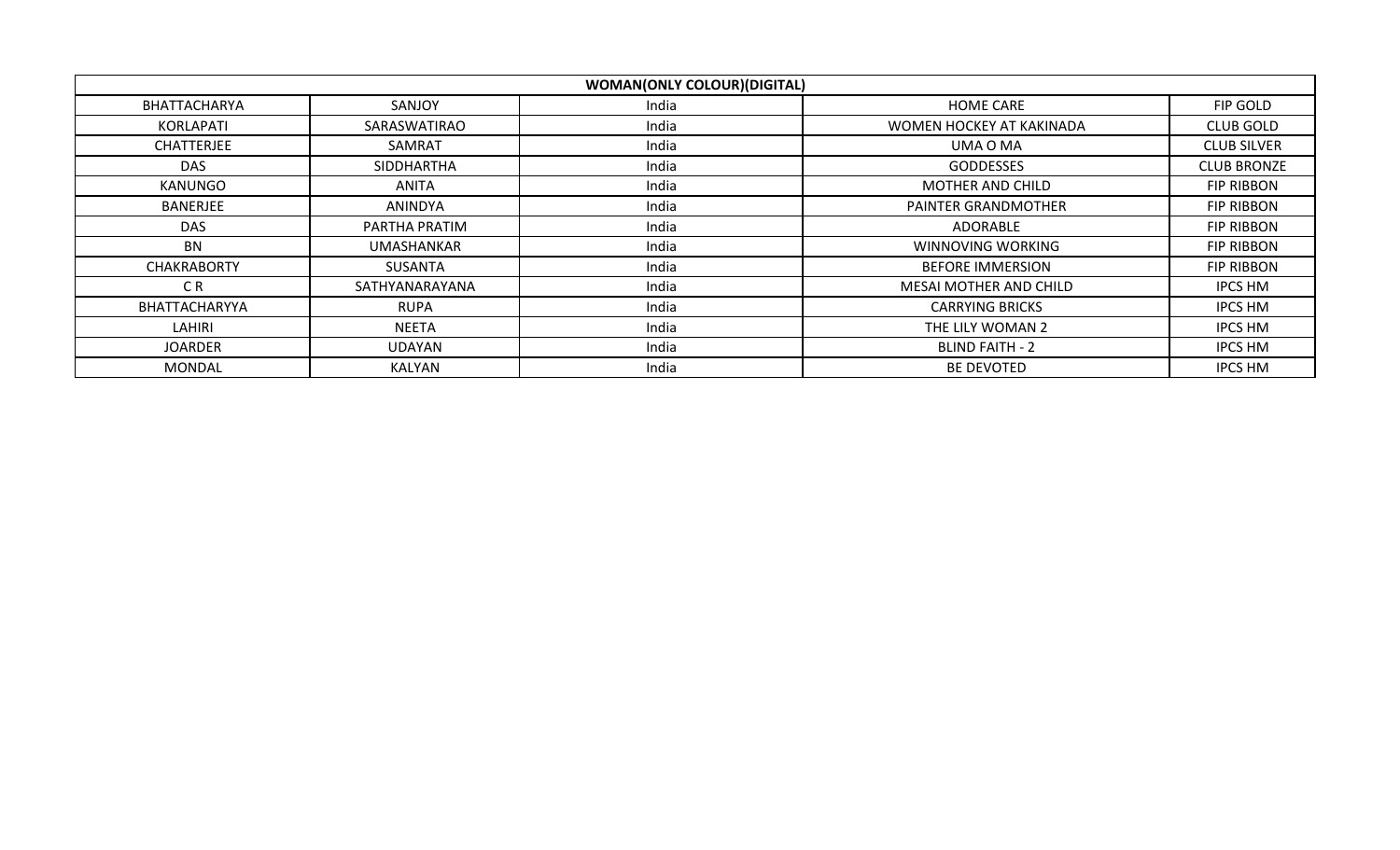|                |                   |                       | <b>ACCEPTANCE LIST</b> |                                     |                   |                        |
|----------------|-------------------|-----------------------|------------------------|-------------------------------------|-------------------|------------------------|
| <b>Country</b> | <b>Salutation</b> | <b>Last Name</b>      | <b>First Name</b>      | <b>Image Title</b>                  | <b>Prize</b>      | <b>Section Name</b>    |
| India          | Dr.               | <b>BANERJEE</b>       | ANIRBAN                | <b>MAN AND MACHINE</b>              | <b>FIP RIBBON</b> | <b>OPEN COLOUR</b>     |
| India          | Dr.               | <b>BANERJEE</b>       | ANIRBAN                | <b>MATE</b>                         | Α                 | <b>OPEN COLOUR</b>     |
| India          | Dr.               | <b>BANERJEE</b>       | <b>ANIRBAN</b>         | <b>DISTRESSED CHILDHOOD</b>         | Α                 | <b>OPEN MONOCHROME</b> |
| India          | Dr.               | <b>BANERJEE</b>       | <b>ANIRBAN</b>         | WALL PAINTING FOR BANDNA FESTIVAL 1 | Α                 | WOMAN(ONLY COLOUR)     |
| India          | Dr.               | <b>GHOSH DASTIDAR</b> | <b>INDRANIL</b>        | THE FIRST TOUCH                     | Α                 | <b>OPEN COLOUR</b>     |
| India          | Dr.               | <b>GHOSH DASTIDAR</b> | <b>INDRANIL</b>        | THE FIRST BREATH                    | Α                 | <b>OPEN MONOCHROME</b> |
| India          | Dr.               | <b>HUILGOL</b>        | AJIT                   | <b>TERRITORIAL FIGHT 1</b>          | A                 | <b>OPEN COLOUR</b>     |
| India          | Dr.               | <b>HUILGOL</b>        | AJIT                   | TIGER CHARGING AT SAMBAR IN WATER   | Α                 | <b>OPEN COLOUR</b>     |
| India          | Dr.               | <b>HUILGOL</b>        | AJIT                   | ELEPHANT TRIO AND CALF              | Α                 | <b>OPEN MONOCHROME</b> |
| India          | Dr.               | <b>HUILGOL</b>        | AJIT                   | <b>GIANT AMONG DWARFS</b>           | Α                 | <b>OPEN MONOCHROME</b> |
| India          | Dr.               | <b>HUILGOL</b>        | <b>AJIT</b>            | <b>SLOTH BEAR WITH CUBS</b>         | Α                 | <b>OPEN MONOCHROME</b> |
| India          | Dr.               | <b>HUILGOL</b>        | AJIT                   | ZEBRA MUD BATHING                   | Α                 | <b>OPEN MONOCHROME</b> |
| India          | Dr.               | <b>HUILGOL</b>        | AJIT                   | CATACOMBS OF THE COLOSSEUM          | A                 | PHOTO TRAVEL           |
| India          | Dr.               | <b>HUILGOL</b>        | AJIT                   | ELEPHANTS AND MT KILIMANJARO        | A                 | PHOTO TRAVEL           |
| India          | Dr.               | <b>HUILGOL</b>        | AJIT                   | SHIP AMID ICEBERGS                  | <b>IPCS HM</b>    | PHOTO TRAVEL           |
| India          | Dr.               | <b>HUILGOL</b>        | AJIT                   | <b>VISITING PENGUIN HEAVEN</b>      | A                 | PHOTO TRAVEL           |
| India          | Dr.               | <b>JOSHI</b>          | <b>CHITRA</b>          | <b>COASTAL GUARD</b>                | A                 | PHOTO TRAVEL           |
| India          | Dr.               | <b>JOSHI</b>          | <b>CHITRA</b>          | <b>MY TERRITORY</b>                 | Α                 | PHOTO TRAVEL           |
| India          | Dr.               | <b>JOSHI</b>          | <b>CHITRA</b>          | <b>AFTER THE PARADE</b>             | Α                 | WOMAN(ONLY COLOUR)     |
| India          | Dr.               | <b>JOSHI</b>          | <b>CHITRA</b>          | <b>HAWKER</b>                       | A                 | WOMAN(ONLY COLOUR)     |
| India          | Dr.               | <b>MUKHERJEE</b>      | <b>AISHWARYA</b>       | <b>CHILDHOOD CURIOSITY</b>          | Α                 | OPEN COLOUR            |
| India          | Dr.               | <b>MUKHERJEE</b>      | <b>AISHWARYA</b>       | <b>SMILING FACES</b>                | A                 | <b>OPEN COLOUR</b>     |
| India          | Dr.               | <b>MUKHERJEE</b>      | <b>AISHWARYA</b>       | <b>ABITITOUS</b>                    | Α                 | OPEN MONOCHROME        |
| India          | Dr.               | <b>MUKHERJEE</b>      | <b>AISHWARYA</b>       | <b>FUN</b>                          | Α                 | <b>OPEN MONOCHROME</b> |
| India          | Dr.               | <b>MUKHERJEE</b>      | <b>AISHWARYA</b>       | <b>SOUND EFFECT</b>                 | Α                 | OPEN MONOCHROME        |
| India          | Dr.               | <b>MUKHERJEE</b>      | <b>AISHWARYA</b>       | <b>BIRTH RIGHT</b>                  | Α                 | WOMAN(ONLY COLOUR)     |
| India          | Mr.               |                       | NAGU R                 | <b>K R CIRCLE</b>                   | Α                 | OPEN COLOUR            |
| India          | Mr.               |                       | <b>NAGUR</b>           | <b>HERITAGE CIRCLE</b>              | A                 | PHOTO TRAVEL           |
| India          | Mr.               | <b>BABU</b>           | <b>VIKAS</b>           | <b>ODD MONK</b>                     | A                 | OPEN COLOUR            |
| India          | Mr.               | <b>BABU</b>           | <b>VIKAS</b>           | <b>DEVOTEE</b>                      | <b>IPCS HM</b>    | OPEN MONOCHROME        |
| India          | Mr.               | <b>BABU</b>           | <b>VIKAS</b>           | <b>STUCK IN A MOMENT</b>            | A                 | OPEN MONOCHROME        |
| India          | Mr.               | <b>BABU</b>           | <b>VIKAS</b>           | <b>DEVOTION</b>                     | Α                 | PHOTO TRAVEL           |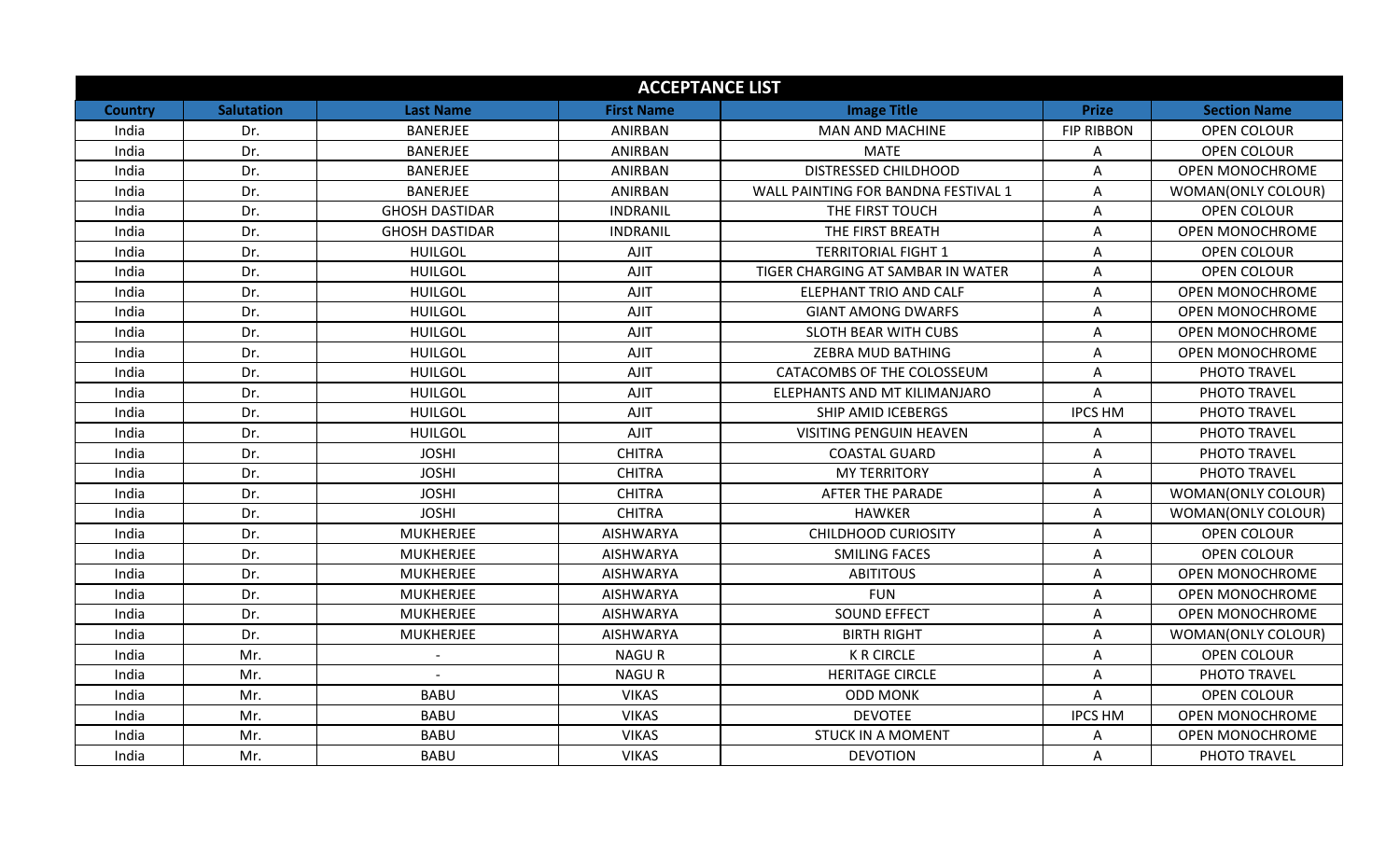| India | Mr. | <b>BABU</b>            | <b>VIKAS</b>    | <b>NATURE PARADISE</b>             | Α                  | PHOTO TRAVEL           |
|-------|-----|------------------------|-----------------|------------------------------------|--------------------|------------------------|
| India | Mr. | <b>BABU</b>            | <b>VIKAS</b>    | <b>PROCESSION</b>                  | <b>IPCS HM</b>     | PHOTO TRAVEL           |
| India | Mr. | <b>BABU</b>            | <b>VIKAS</b>    | <b>STAND ALONE</b>                 | Α                  | WOMAN(ONLY COLOUR)     |
| India | Mr. | <b>BABUBHAI KAMDAR</b> | <b>JAYENDRA</b> | PENGUINS IN ANTARCTIC GLACIER      | Α                  | <b>OPEN MONOCHROME</b> |
| India | Mr. | <b>BABUBHAI KAMDAR</b> | <b>JAYENDRA</b> | TROMSO COUNTRYSIDE IN WINTER       | A                  | OPEN MONOCHROME        |
| India | Mr. | <b>BABUBHAI KAMDAR</b> | JAYENDRA        | <b>ANTARCTIC PENGUINS SWIMMING</b> | Α                  | PHOTO TRAVEL           |
| India | Mr. | <b>BABUBHAI KAMDAR</b> | <b>JAYENDRA</b> | MACHU PICCHU 1                     | A                  | PHOTO TRAVEL           |
| India | Mr. | <b>BABUBHAI KAMDAR</b> | <b>JAYENDRA</b> | PENGUINS COLONY ICEBERG ANTARCTIC  | <b>CLUB BRONZE</b> | PHOTO TRAVEL           |
| India | Mr. | <b>BABUBHAI KAMDAR</b> | <b>JAYENDRA</b> | SOUTH EAST GREENLAND VILLAGE 3     | Α                  | PHOTO TRAVEL           |
| India | Mr. | <b>BABUBHAI KAMDAR</b> | <b>JAYENDRA</b> | PENGUINS COLONY                    | A                  | WOMAN(ONLY COLOUR)     |
| India | Mr. | <b>BAG</b>             | SOUMYENDU       | <b>ROSE PAIN</b>                   | Α                  | OPEN COLOUR            |
| India | Mr. | <b>BALACHANDDER</b>    | AKHILESH        | <b>AERIAL VIEW OF DUBAI 1</b>      | Α                  | PHOTO TRAVEL           |
| India | Mr. | <b>BANERJEE</b>        | AKASHNEEL       | <b>NOT A FISH</b>                  | Α                  | OPEN COLOUR            |
| India | Mr. | <b>BANERJEE</b>        | AKASHNEEL       | INSEPARABLE                        | A                  | OPEN MONOCHROME        |
| India | Mr. | <b>BANERJEE</b>        | ANINDYA         | <b>SEWING THE NET-I</b>            | A                  | <b>OPEN COLOUR</b>     |
| India | Mr. | BANERJEE               | <b>ANINDYA</b>  | PRAYING VARANASI                   | Α                  | PHOTO TRAVEL           |
| India | Mr. | <b>BANERJEE</b>        | <b>ANINDYA</b>  | <b>CARRYING BRICKS</b>             | A                  | WOMAN(ONLY COLOUR)     |
| India | Mr. | <b>BANERJEE</b>        | ANINDYA         | <b>MOTHER AND CHILD-I</b>          | A                  | WOMAN(ONLY COLOUR)     |
| India | Mr. | <b>BANERJEE</b>        | ANINDYA         | PAINTER GRANDMOTHER                | <b>FIP RIBBON</b>  | WOMAN(ONLY COLOUR)     |
| India | Mr. | <b>BANERJEE</b>        | <b>DEBARSHI</b> | <b>BEING ENLIGHTENED</b>           | Α                  | <b>OPEN COLOUR</b>     |
| India | Mr. | <b>BANERJEE</b>        | <b>DEBARSHI</b> | <b>HAMLET IN MANALI</b>            | Α                  | PHOTO TRAVEL           |
| India | Mr. | <b>BANERJEE</b>        | <b>DEBARSHI</b> | SNOWSCAPE                          | Α                  | PHOTO TRAVEL           |
| India | Mr. | <b>BANERJEE</b>        | <b>DEBARSHI</b> | <b>DEITY AND DEVOTEE</b>           | Α                  | WOMAN(ONLY COLOUR)     |
| India | Mr. | <b>BANERJEE</b>        | NILENDU         | PAINTED FACE                       | A                  | OPEN COLOUR            |
| India | Mr. | BANERJEE               | NILENDU         | <b>SAD GIRL</b>                    | A                  | <b>OPEN COLOUR</b>     |
| India | Mr. | <b>BANERJEE</b>        | NILENDU         | THREE CUTE KIDS                    | Α                  | OPEN COLOUR            |
| India | Mr. | <b>BANERJEE</b>        | NILENDU         | <b>LAUGHING KIDS</b>               | A                  | OPEN MONOCHROME        |
| India | Mr. | <b>BANERJEE</b>        | NILENDU         | <b>MUD BATH</b>                    | Α                  | OPEN MONOCHROME        |
| India | Mr. | BANERJEE               | SHASWATA        | <b>BOATS OF VARANASI</b>           | Α                  | PHOTO TRAVEL           |
| India | Mr. | <b>BANERJEE</b>        | SHUBHENDU       | <b>THREE</b>                       | Λ                  | <b>OPEN MONOCHROME</b> |
| India | Mr. | BANERJEE               | SOURENDRA       | MUD VILLAGE                        | Α                  | PHOTO TRAVEL           |
| India | Mr. | <b>BANERJEE</b>        | SOURENDRA       | <b>SNOWY PATH SALON</b>            | Α                  | PHOTO TRAVEL           |
| India | Mr. | <b>BANERJEE</b>        | SUMAN           | <b>ART OF FACE</b>                 | Α                  | OPEN COLOUR            |
| India | Mr. | BANERJEE               | SUMAN           | <b>CROSSING</b>                    | <b>FIP RIBBON</b>  | <b>OPEN COLOUR</b>     |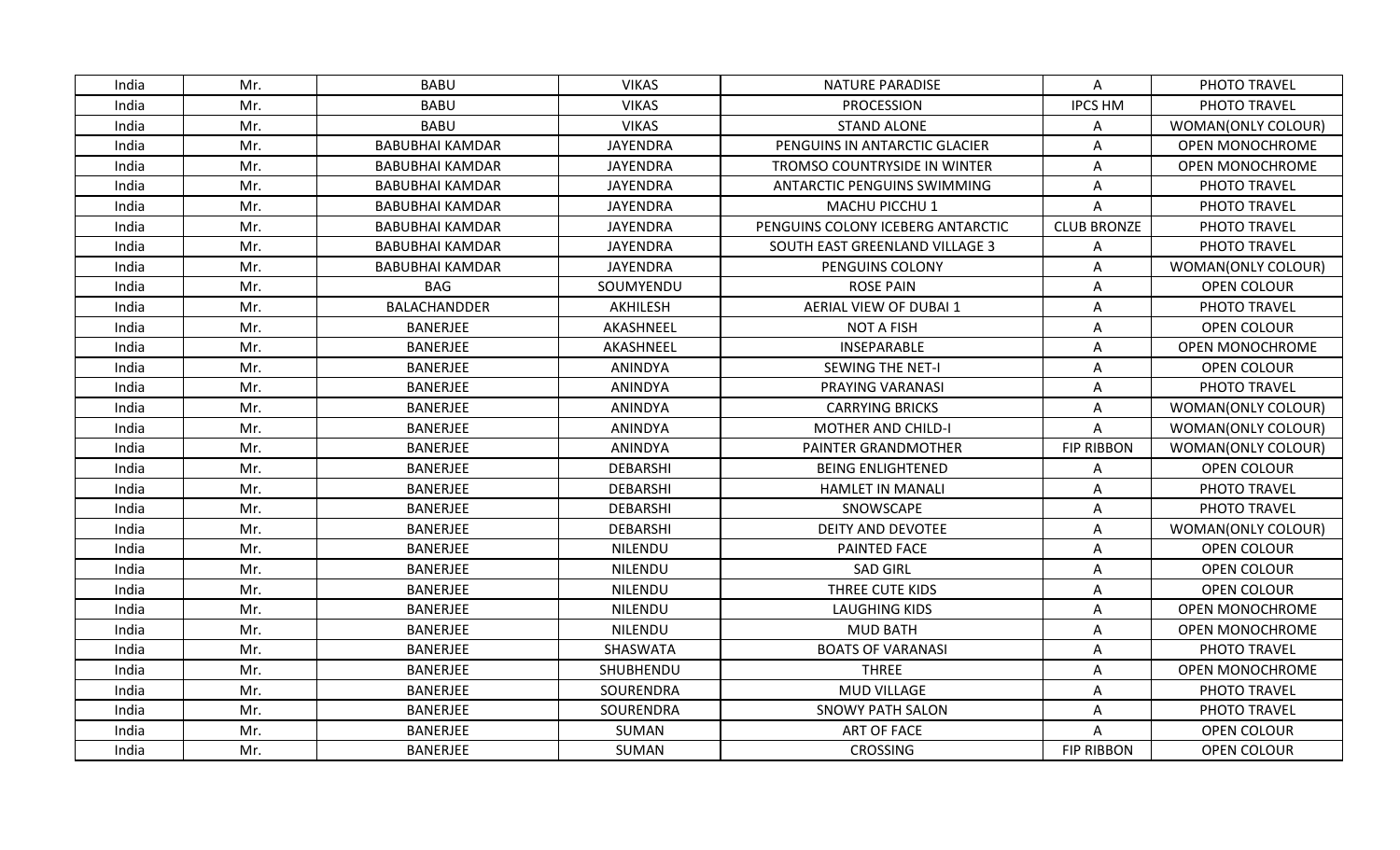| India | Mr. | <b>BANERJEE</b> | SUMAN             | <b>NETWORKING</b>            | Α                 | <b>OPEN COLOUR</b>     |
|-------|-----|-----------------|-------------------|------------------------------|-------------------|------------------------|
| India | Mr. | <b>BANERJEE</b> | SUMAN             | UNIVERSAL LOVE               | Α                 | <b>OPEN COLOUR</b>     |
| India | Mr. | <b>BANERJEE</b> | SUMAN             | THE HUNTERS                  | A                 | OPEN MONOCHROME        |
| India | Mr. | <b>BANERJEE</b> | SUMAN             | PADDY DRYING4                | Α                 | PHOTO TRAVEL           |
| India | Mr. | <b>BANERJEE</b> | SUMAN             | <b>RIVER CAMP</b>            | Α                 | PHOTO TRAVEL           |
| India | Mr. | <b>BANERJEE</b> | SUMAN             | <b>LIGHT FOR FIGHT</b>       | Α                 | WOMAN(ONLY COLOUR)     |
| India | Mr. | <b>BARAT</b>    | <b>SUBHASIS</b>   | PAIRS BW                     | Α                 | OPEN MONOCHROME        |
| India | Mr. | BHATTACHARYA    | SANJOY            | LANGUAGE OF EYE              | A                 | OPEN COLOUR            |
| India | Mr. | BHATTACHARYA    | SANJOY            | <b>THREE WORKERS</b>         | Α                 | <b>OPEN COLOUR</b>     |
| India | Mr. | BHATTACHARYA    | SANJOY            | <b>FIRE</b>                  | Α                 | <b>OPEN MONOCHROME</b> |
| India | Mr. | BHATTACHARYA    | SANJOY            | <b>CHARAK RITUAL</b>         | Α                 | PHOTO TRAVEL           |
| India | Mr. | BHATTACHARYA    | SANJOY            | <b>HOME CARE</b>             | FIP GOLD          | WOMAN(ONLY COLOUR)     |
| India | Mr. | BHATTACHARYA    | SANJOY            | <b>TWO WORLD</b>             | A                 | WOMAN(ONLY COLOUR)     |
| India | Mr. | <b>BN</b>       | <b>UMASHANKAR</b> | <b>FLOWERS OF BULL</b>       | <b>IPCS HM</b>    | OPEN COLOUR            |
| India | Mr. | <b>BN</b>       | <b>UMASHANKAR</b> | <b>IAM HOLDING IT</b>        | A                 | <b>OPEN COLOUR</b>     |
| India | Mr. | <b>BN</b>       | <b>UMASHANKAR</b> | <b>INNOCENT HAPPINESS</b>    | Α                 | <b>OPEN COLOUR</b>     |
| India | Mr. | <b>BN</b>       | <b>UMASHANKAR</b> | HEAD DOWN JALLIKATTU         | A                 | PHOTO TRAVEL           |
| India | Mr. | <b>BN</b>       | <b>UMASHANKAR</b> | <b>WHOSE VICTORY</b>         | A                 | PHOTO TRAVEL           |
| India | Mr. | <b>BN</b>       | <b>UMASHANKAR</b> | WINNOVING WORKING            | <b>FIP RIBBON</b> | WOMAN(ONLY COLOUR)     |
| India | Mr. | <b>BODHAK</b>   | SUBHENDU          | <b>HARD WARK</b>             | Α                 | OPEN COLOUR            |
| India | Mr. | <b>BODHAK</b>   | SUBHENDU          | <b>ALWAYS SMILE</b>          | A                 | <b>OPEN MONOCHROME</b> |
| India | Mr. | <b>BODHAK</b>   | SUBHENDU          | FIRST LIGHT ON KANCHANJUNGHA | A                 | PHOTO TRAVEL           |
| India | Mr. | C <sub>R</sub>  | SATHYANARAYANA    | <b>KEEL BACK TOUCAN</b>      | A                 | OPEN COLOUR            |
| India | Mr. | CR              | SATHYANARAYANA    | <b>RETURNING CATTLE HERD</b> | Α                 | OPEN COLOUR            |
| India | Mr. | CR              | SATHYANARAYANA    | RETURNING SHEPHERD           | Α                 | OPEN COLOUR            |
| India | Mr. | C <sub>R</sub>  | SATHYANARAYANA    | <b>CARING</b>                | A                 | OPEN MONOCHROME        |
| India | Mr. | C <sub>R</sub>  | SATHYANARAYANA    | <b>RETURNING HERD</b>        | A                 | OPEN MONOCHROME        |
| India | Mr. | C <sub>R</sub>  | SATHYANARAYANA    | <b>LIVING IN HARMONY</b>     | Α                 | PHOTO TRAVEL           |
| India | Mr. | C <sub>R</sub>  | SATHYANARAYANA    | <b>LONDON EYE</b>            | Α                 | PHOTO TRAVEL           |
| India | Mr. | C <sub>R</sub>  | SATHYANARAYANA    | <b>ACE HURDLER</b>           | A                 | WOMAN(ONLY COLOUR)     |
| India | Mr. | C <sub>R</sub>  | SATHYANARAYANA    | MESAI MOTHER AND CHILD       | <b>IPCS HM</b>    | WOMAN(ONLY COLOUR)     |
| India | Mr. | C <sub>R</sub>  | SATHYANARAYANA    | <b>TRIBAL WOMAN</b>          | Α                 | WOMAN(ONLY COLOUR)     |
| India | Mr. | C <sub>R</sub>  | SATHYANARAYANA    | WINNOWING WOMEN              | A                 | WOMAN(ONLY COLOUR)     |
| India | Mr. | <b>CHAKI</b>    | SUBHAMOY          | APHRODISIAC                  | Α                 | <b>OPEN COLOUR</b>     |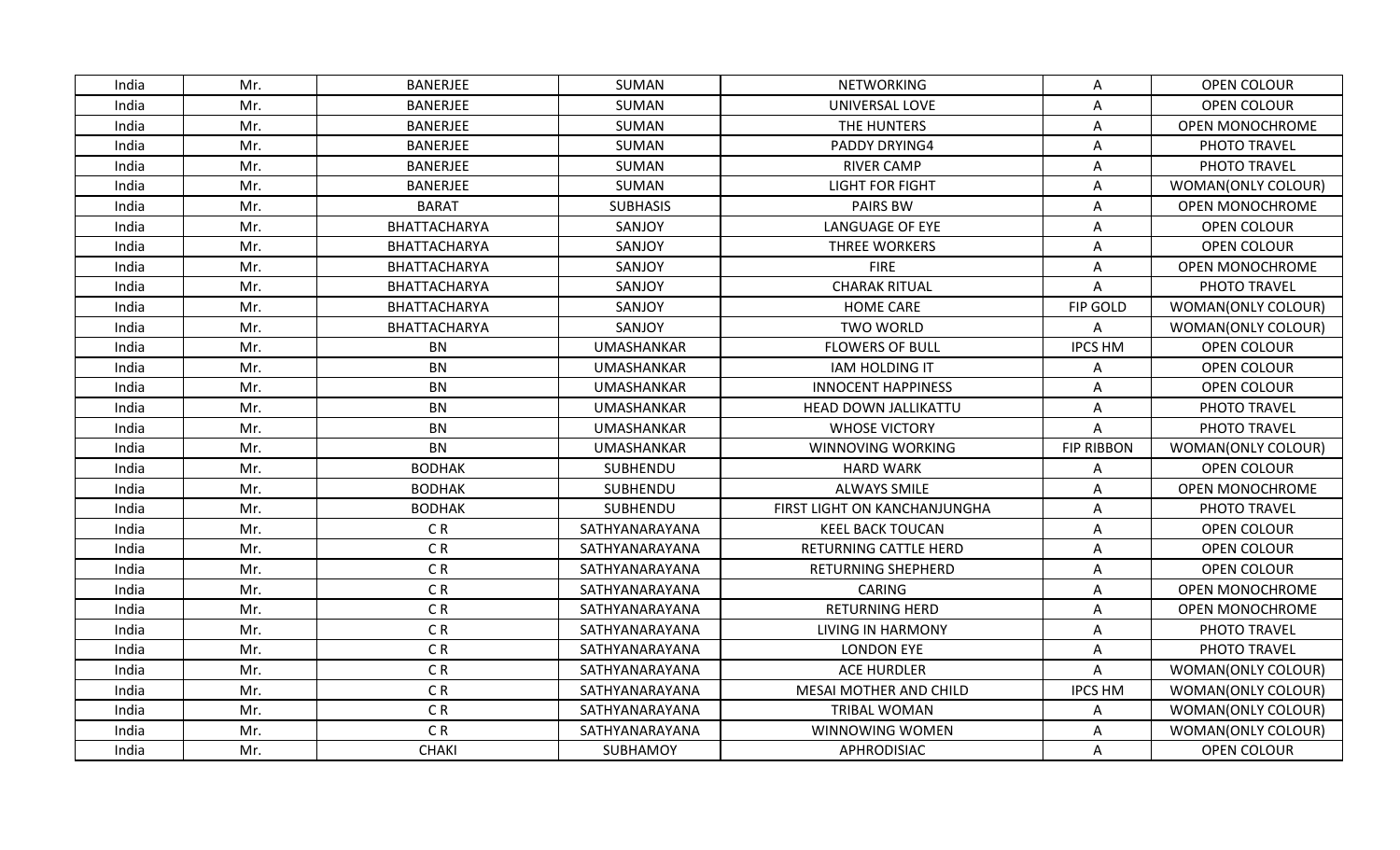| India | Mr. | <b>CHAKI</b>       | SUBHAMOY          | <b>NISHA</b>                     | Α                  | OPEN MONOCHROME        |
|-------|-----|--------------------|-------------------|----------------------------------|--------------------|------------------------|
| India | Mr. | <b>CHAKRABARTI</b> | ANIRBAN           | <b>FISHERMEN WEAVE NET</b>       | Α                  | <b>OPEN COLOUR</b>     |
| India | Mr. | CHAKRABARTI        | <b>ANIRBAN</b>    | <b>LEISURE HOURS</b>             | A                  | OPEN COLOUR            |
| India | Mr. | CHAKRABARTI        | <b>ANIRBAN</b>    | DEPARTED SOUL MEMORY             | $\mathsf A$        | WOMAN(ONLY COLOUR)     |
| India | Mr. | <b>CHAKRABORTY</b> | <b>SUSANTA</b>    | <b>SHOUTING FOR SELL</b>         | Α                  | OPEN MONOCHROME        |
| India | Mr. | CHAKRABORTY        | <b>SUSANTA</b>    | <b>BEFORE IMMERSION</b>          | <b>FIP RIBBON</b>  | WOMAN(ONLY COLOUR)     |
| India | Mr. | <b>CHAKRABORTY</b> | <b>SUSANTA</b>    | <b>SMILLING SELLER</b>           | A                  | WOMAN(ONLY COLOUR)     |
| India | Mr. | CHANDRA            | SANTANU           | THE SHEPHERD GIRL                | Α                  | OPEN COLOUR            |
| India | Mr. | CHANDRA            | SANTANU           | <b>ANSARI</b>                    | Α                  | OPEN MONOCHROME        |
| India | Mr. | CHANDRA            | SANTANU           | PORTRAIT OF HAMPTA               | A                  | OPEN MONOCHROME        |
| India | Mr. | CHANDRA            | SANTANU           | <b>SMOKE</b>                     | Α                  | OPEN MONOCHROME        |
| India | Mr. | CHANDRA            | SANTANU           | <b>DHANKHAR</b>                  | Α                  | PHOTO TRAVEL           |
| India | Mr. | <b>CHANDRA</b>     | SANTANU           | DHANKHAR DSC07702                | Α                  | PHOTO TRAVEL           |
| India | Mr. | CHANDRASHEKAR      | S.                | <b>MAID OF MIST</b>              | A                  | PHOTO TRAVEL           |
| India | Mr. | CHANDRASHEKAR      | S                 | <b>VINTAGE ATTIRE</b>            | Α                  | WOMAN(ONLY COLOUR)     |
| India | Mr. | <b>CHATTERJEE</b>  | ARINDAM           | <b>NAUGHTY GROUP</b>             | <b>CLUB BRONZE</b> | OPEN COLOUR            |
| India | Mr. | CHATTERJEE         | ARINDAM           | <b>CHILDHOOD</b>                 | Α                  | <b>OPEN MONOCHROME</b> |
| India | Mr. | CHATTERJEE         | ARINDAM           | <b>RICE MEAL WORKER</b>          | A                  | WOMAN(ONLY COLOUR)     |
| India | Mr. | <b>CHATTERJEE</b>  | SAMRAT            | HIDDEN DREAM                     | Α                  | OPEN MONOCHROME        |
| India | Mr. | CHATTERJEE         | SAMRAT            | <b>TRADITIONAL ROOT LINES</b>    | Α                  | OPEN MONOCHROME        |
| India | Mr. | <b>CHATTERJEE</b>  | SAMRAT            | <b>GOLDEN REFLECTION</b>         | Α                  | PHOTO TRAVEL           |
| India | Mr. | CHATTERJEE         | SAMRAT            | UMA O MA                         | <b>CLUB SILVER</b> | WOMAN(ONLY COLOUR)     |
| India | Mr. | CHATTOPADHYAY      | <b>KALYAN</b>     | <b>CARDINAL CADENCE</b>          | A                  | <b>OPEN COLOUR</b>     |
| India | Mr. | CHATTOPADHYAY      | KALYAN            | <b>MY FRIEND ANGEL</b>           | Α                  | <b>OPEN MONOCHROME</b> |
| India | Mr. | CHATTOPADHYAY      | <b>KALYAN</b>     | <b>COLOURFUL HOLI AT MATHURA</b> | Α                  | PHOTO TRAVEL           |
| India | Mr. | CHATTOPADHYAY      | <b>KALYAN</b>     | LATHMAR HOLI CELEBRATION         | Α                  | PHOTO TRAVEL           |
| India | Mr. | CHATTOPADHYAY      | <b>KALYAN</b>     | MIDNIGHT RITUAL OF GAJON         | A                  | PHOTO TRAVEL           |
| India | Mr. | CHATTOPADHYAY      | <b>KALYAN</b>     | YELLOW BLAST AT HOLI             | Α                  | PHOTO TRAVEL           |
| India | Mr. | CHATTOPADHYAY      | KALYAN            | PRAYER AT GANGASAGAR             | Α                  | WOMAN(ONLY COLOUR)     |
| India | Mr. | <b>CHAUDHURI</b>   | <b>ASIM KUMAR</b> | <b>FINDINGS</b>                  | A                  | OPEN COLOUR            |
| India | Mr. | <b>CHAUDHURI</b>   | <b>ASIM KUMAR</b> | <b>CROSSING ROAD 2A</b>          | <b>FIP RIBBON</b>  | OPEN MONOCHROME        |
| India | Mr. | <b>CHAUDHURI</b>   | <b>ASIM KUMAR</b> | <b>DESIRE</b>                    | Α                  | OPEN MONOCHROME        |
| India | Mr. | <b>CHAUDHURI</b>   | <b>ASIM KUMAR</b> | BY THE NAME OF ALMIGHTY 30       | Α                  | PHOTO TRAVEL           |
| India | Mr. | <b>CHAUDHURI</b>   | <b>ASIM KUMAR</b> | FOR DIVINE GRACE INDIA 2A        | A                  | WOMAN(ONLY COLOUR)     |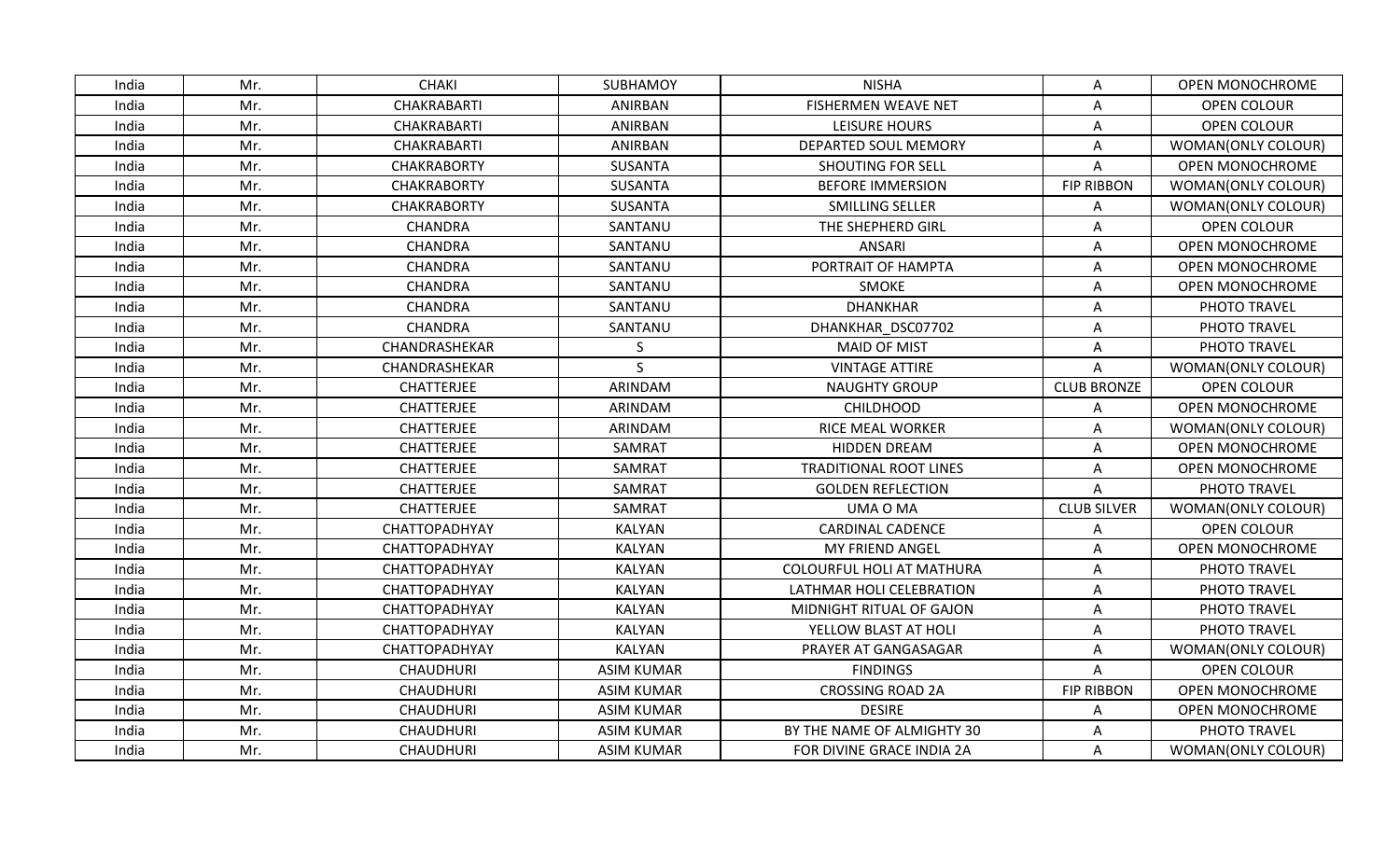| India | Mr. | <b>CHAUDHURI</b> | <b>AYAN KUMAR</b> | RAJNANDINI                  | Α                  | <b>OPEN COLOUR</b>        |
|-------|-----|------------------|-------------------|-----------------------------|--------------------|---------------------------|
| India | Mr. | <b>CHAUDHURI</b> | <b>AYAN KUMAR</b> | <b>DIVOTEES</b>             | A                  | PHOTO TRAVEL              |
| India | Mr. | <b>DAS</b>       | ANIRUDDHA         | <b>PEEKING</b>              | Α                  | <b>OPEN COLOUR</b>        |
| India | Mr. | <b>DAS</b>       | ANIRUDDHA         | <b>RESTING BETWEEN WORK</b> | A                  | OPEN COLOUR               |
| India | Mr. | <b>DAS</b>       | ANIRUDDHA         | <b>HIDDEN FACE</b>          | A                  | OPEN MONOCHROME           |
| India | Mr. | <b>DAS</b>       | ANIRUDDHA         | <b>SMILEY FACE</b>          | Α                  | <b>OPEN MONOCHROME</b>    |
| India | Mr. | <b>DAS</b>       | ANIRUDDHA         | <b>SMOKER GIRL</b>          | A                  | OPEN MONOCHROME           |
| India | Mr. | <b>DAS</b>       | ANIRUDDHA         | <b>TURNING POINT</b>        | A                  | PHOTO TRAVEL              |
| India | Mr. | <b>DAS</b>       | DEBANJAN          | <b>NET SEWING</b>           | Α                  | <b>OPEN COLOUR</b>        |
| India | Mr. | <b>DAS</b>       | DEBANJAN          | PAINTER AND CANVAS          | Α                  | OPEN COLOUR               |
| India | Mr. | <b>DAS</b>       | DEBANJAN          | <b>DURGAA</b>               | A                  | OPEN MONOCHROME           |
| India | Mr. | <b>DAS</b>       | DEBANJAN          | RUDRAPRAYAG                 | A                  | PHOTO TRAVEL              |
| India | Mr. | <b>DAS</b>       | DEBANJAN          | <b>TONGLU TREKKERS HUT</b>  | Α                  | PHOTO TRAVEL              |
| India | Mr. | <b>DAS</b>       | PARTHA PRATIM     | MAY I BE YOUR MODEL         | A                  | OPEN COLOUR               |
| India | Mr. | <b>DAS</b>       | PARTHA PRATIM     | <b>BARPETA ASSAM HOLI 3</b> | A                  | PHOTO TRAVEL              |
| India | Mr. | <b>DAS</b>       | PARTHA PRATIM     | HOLI OF BARPETA ASSAM 2     | A                  | PHOTO TRAVEL              |
| India | Mr. | <b>DAS</b>       | PARTHA PRATIM     | ADORABLE                    | <b>FIP RIBBON</b>  | <b>WOMAN(ONLY COLOUR)</b> |
| India | Mr. | <b>DAS</b>       | PARTHA PRATIM     | LET ME BE LITERATE ANYHOW   | Α                  | WOMAN(ONLY COLOUR)        |
| India | Mr. | <b>DAS</b>       | PARTHA PRATIM     | THE STRUGGLING FAMILY       | A                  | WOMAN(ONLY COLOUR)        |
| India | Mr. | <b>DAS</b>       | SIDDHARTHA        | <b>MOVING OUT</b>           | Α                  | OPEN MONOCHROME           |
| India | Mr. | <b>DAS</b>       | SIDDHARTHA        | <b>GANGA AARTI 3</b>        | Α                  | PHOTO TRAVEL              |
| India | Mr. | <b>DAS</b>       | <b>SIDDHARTHA</b> | <b>GODDESSES</b>            | <b>CLUB BRONZE</b> | WOMAN(ONLY COLOUR)        |
| India | Mr. | <b>DAS</b>       | SIDDHARTHA        | <b>KANDH WOMAN</b>          | A                  | WOMAN(ONLY COLOUR)        |
| India | Mr. | <b>DAS</b>       | <b>SUBRATA</b>    | DRYING CLOTHES              | <b>IPCS HM</b>     | OPEN COLOUR               |
| India | Mr. | <b>DAS</b>       | <b>SUBRATA</b>    | <b>DURGA MAA</b>            | Α                  | OPEN COLOUR               |
| India | Mr. | <b>DAS</b>       | <b>SUBRATA</b>    | <b>BARBER</b>               | Α                  | <b>OPEN MONOCHROME</b>    |
| India | Mr. | <b>DAS</b>       | <b>SUBRATA</b>    | <b>CLOUDSCAPE</b>           | Α                  | OPEN MONOCHROME           |
| India | Mr. | <b>DAS</b>       | SUBRATA           | <b>HOPE</b>                 | A                  | OPEN MONOCHROME           |
| India | Mr. | <b>DAS</b>       | <b>SUBRATA</b>    | MONSOON MAGIC               | Α                  | OPEN MONOCHROME           |
| India | Mr. | <b>DAS</b>       | <b>SUBRATA</b>    | <b>BISHARJAN</b>            | A                  | PHOTO TRAVEL              |
| India | Mr. | <b>DAS</b>       | <b>SUBRATA</b>    | <b>BUDHHA PARK</b>          | A                  | PHOTO TRAVEL              |
| India | Mr. | <b>DAS</b>       | <b>SUBRATA</b>    | <b>DEBI BARAN</b>           | Α                  | PHOTO TRAVEL              |
| India | Mr. | <b>DAS</b>       | <b>SUBRATA</b>    | <b>HELPING HANDS</b>        | Α                  | WOMAN(ONLY COLOUR)        |
| India | Mr. | <b>DAS</b>       | <b>SUBRATA</b>    | <b>TEA SELLER</b>           | A                  | WOMAN(ONLY COLOUR)        |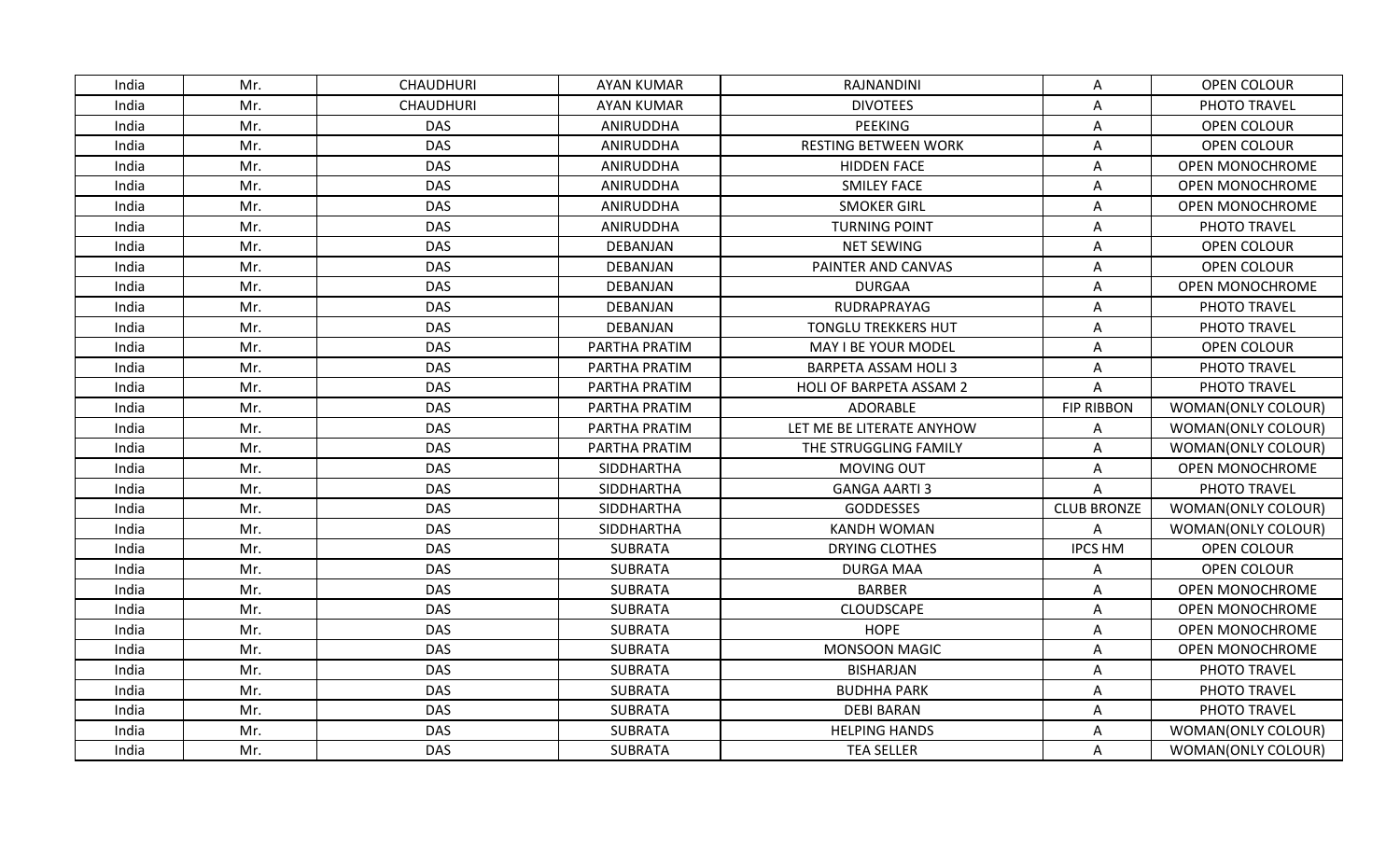| India | Mr. | <b>DAS</b>         | <b>SUBRATA</b>     | <b>WORKING MOTHER</b>      | A                  | WOMAN(ONLY COLOUR)     |
|-------|-----|--------------------|--------------------|----------------------------|--------------------|------------------------|
| India | Mr. | <b>DASGUPTA</b>    | <b>PRADIPTA</b>    | <b>LONELY MAN</b>          | Α                  | <b>OPEN COLOUR</b>     |
| India | Mr. | <b>DASGUPTA</b>    | <b>PRADIPTA</b>    | THE BUSY BOY               | Α                  | OPEN MONOCHROME        |
| India | Mr. | <b>DASGUPTA</b>    | PRADIPTA           | THE TRIBAL WOMAN           | A                  | OPEN MONOCHROME        |
| India | Mr. | <b>DASGUPTA</b>    | PRADIPTA           | <b>CREATIVE WOMAN</b>      | Α                  | WOMAN(ONLY COLOUR)     |
| India | Mr. | <b>DASGUPTA</b>    | <b>PRADIPTA</b>    | <b>WORK HARD</b>           | Α                  | WOMAN(ONLY COLOUR)     |
| India | Mr. | <b>DATTA</b>       | <b>SAMIR KUMAR</b> | <b>BEGIN AGAIN</b>         | Α                  | <b>OPEN COLOUR</b>     |
| India | Mr. | <b>DATTA</b>       | <b>SAMIR KUMAR</b> | JOURNEY TO PARADISE        | A                  | PHOTO TRAVEL           |
| India | Mr. | <b>DATTA</b>       | <b>SAMIR KUMAR</b> | <b>OLD TRADITION</b>       | Α                  | PHOTO TRAVEL           |
| India | Mr. | <b>DATTA</b>       | <b>SAMIR KUMAR</b> | <b>TRADITIONAL HARMONY</b> | Α                  | PHOTO TRAVEL           |
| India | Mr. | <b>DATTA</b>       | <b>SAMIR KUMAR</b> | THE BEST TEACHER           | Α                  | WOMAN(ONLY COLOUR)     |
| India | Mr. | DE                 | <b>MRINMOY</b>     | <b>MORNING TEA</b>         | A                  | <b>OPEN COLOUR</b>     |
| India | Mr. | DE                 | SOMNATH            | <b>BURDEN BURNING 2</b>    | Α                  | OPEN COLOUR            |
| India | Mr. | DE                 | SOMNATH            | <b>BURDEN BURNING</b>      | <b>IPCS HM</b>     | <b>OPEN MONOCHROME</b> |
| India | Mr. | DE                 | SOMNATH            | <b>DEVINE DESTINATION</b>  | A                  | PHOTO TRAVEL           |
| India | Mr. | <b>DUTTA</b>       | ARABINDA           | OH GOD FORGIVE THEM        | Α                  | <b>OPEN COLOUR</b>     |
| India | Mr. | <b>DUTTA</b>       | ARABINDA           | <b>AFFECTION</b>           | <b>CLUB BRONZE</b> | <b>OPEN MONOCHROME</b> |
| India | Mr. | <b>DUTTA</b>       | ARABINDA           | PORTRAIT 04                | A                  | OPEN MONOCHROME        |
| India | Mr. | <b>DUTTA</b>       | ARABINDA           | <b>CHHAT PUJA</b>          | Α                  | PHOTO TRAVEL           |
| India | Mr. | <b>DUTTA</b>       | ARABINDA           | <b>CHITRAKAR</b>           | Α                  | WOMAN(ONLY COLOUR)     |
| India | Mr. | <b>DUTTA</b>       | SURAJ              | <b>SOMEONES PEEKING</b>    | A                  | <b>OPEN MONOCHROME</b> |
| India | Mr. | <b>DUTTA</b>       | SURAJ              | <b>DAILY WORK</b>          | A                  | PHOTO TRAVEL           |
| India | Mr. | <b>DUTTA GUPTA</b> | CHANDAN            | <b>MORNING PRAYER</b>      | A                  | <b>OPEN MONOCHROME</b> |
| India | Mr. | <b>DUTTA GUPTA</b> | CHANDAN            | <b>MYSTERIOUS JOURNEY</b>  | Α                  | OPEN MONOCHROME        |
| India | Mr. | <b>DUTTA GUPTA</b> | CHANDAN            | <b>ENJOYING WINTER</b>     | Α                  | PHOTO TRAVEL           |
| India | Mr. | <b>DUTTA GUPTA</b> | CHANDAN            | <b>TRADE IN WATER</b>      | Α                  | PHOTO TRAVEL           |
| India | Mr. | <b>DUTTA GUPTA</b> | CHANDAN            | <b>WINNING EXPRESSION</b>  | A                  | WOMAN(ONLY COLOUR)     |
| India | Mr. | <b>GHOSAL</b>      | SUSOMON            | <b>CONTEMPLATIVE WOMAN</b> | A                  | WOMAN(ONLY COLOUR)     |
| India | Mr. | <b>GHOSAL</b>      | SUSOMON            | <b>IDEALIST FACE</b>       | Α                  | WOMAN(ONLY COLOUR)     |
| India | Mr. | <b>GHOSH</b>       | <b>AVRA</b>        | <b>RIVERSIDE STORY</b>     | A                  | <b>OPEN COLOUR</b>     |
| India | Mr. | <b>GHOSH</b>       | <b>AVRA</b>        | <b>CHINESE FESTIVAL 01</b> | A                  | PHOTO TRAVEL           |
| India | Mr. | <b>GHOSH</b>       | AVRA               | <b>COLOUR BLAST</b>        | Α                  | PHOTO TRAVEL           |
| India | Mr. | <b>GHOSH</b>       | <b>AVRA</b>        | PADDY DRYING PROCESS 2     | Α                  | PHOTO TRAVEL           |
| India | Mr. | <b>GHOSH</b>       | <b>AVRA</b>        | <b>ARTIST</b>              | A                  | WOMAN(ONLY COLOUR)     |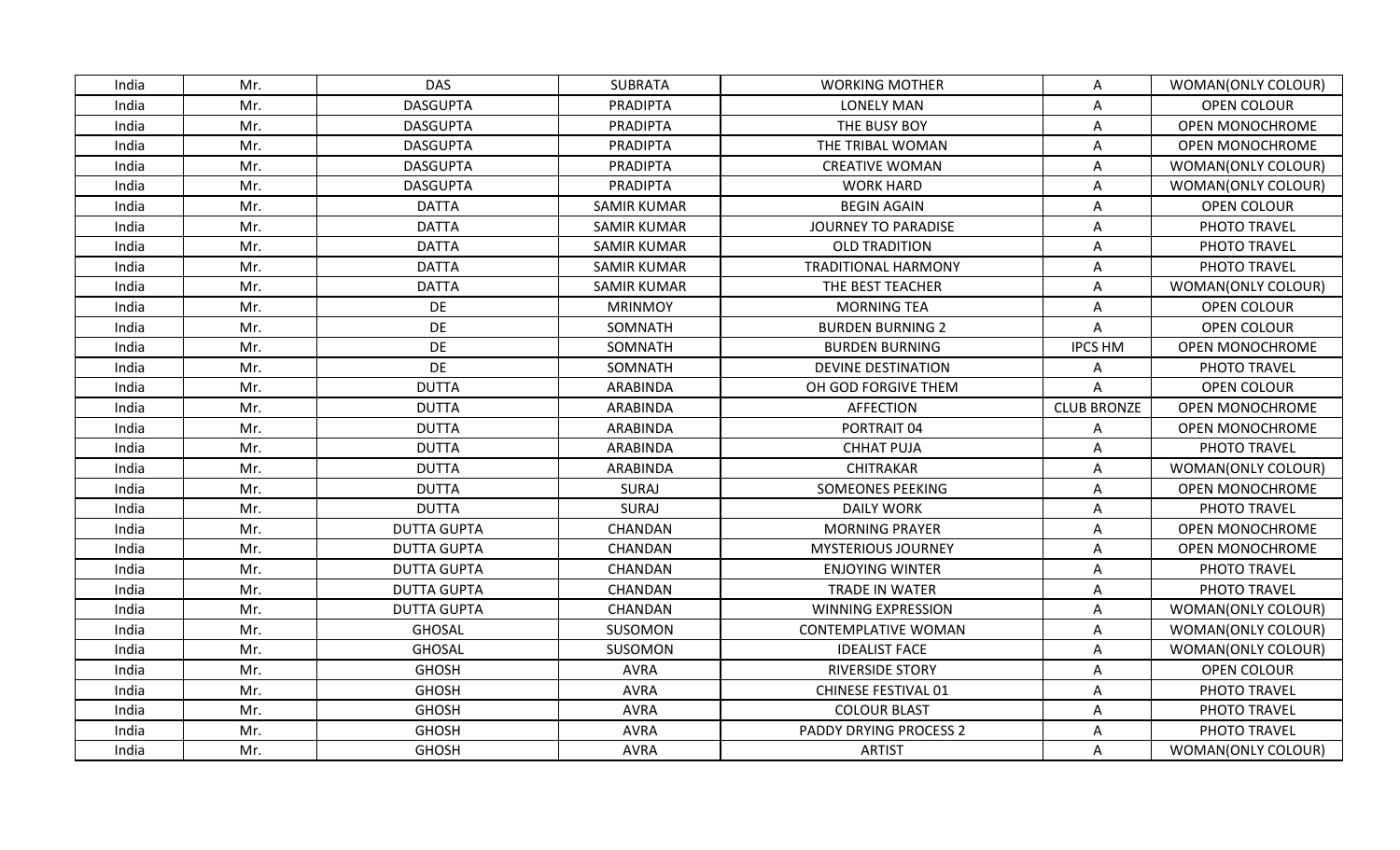| India | Mr. | <b>GHOSH</b>     | <b>AVRA</b>          | <b>WOMAN ON FIRE</b>                 | Α               | WOMAN(ONLY COLOUR)     |
|-------|-----|------------------|----------------------|--------------------------------------|-----------------|------------------------|
| India | Mr. | <b>GUHA</b>      | <b>JAYANTA</b>       | LEOPARDFIGHTINGAFTERMATING           | A               | <b>OPEN MONOCHROME</b> |
| India | Mr. | <b>GUHA</b>      | <b>JAYANTA</b>       | THEOLDMANBNW                         | Α               | OPEN MONOCHROME        |
| India | Mr. | <b>GUHA</b>      | <b>JAYANTA</b>       | BHARATANATYAMADANCE                  | A               | WOMAN(ONLY COLOUR)     |
| India | Mr. | <b>GUHA</b>      | <b>JAYANTA</b>       | <b>SYNC</b>                          | Α               | WOMAN(ONLY COLOUR)     |
| India | Mr. | <b>HAARITH</b>   | ARJUN                | <b>BLACKBUCK FAMILY</b>              | Α               | <b>OPEN COLOUR</b>     |
| India | Mr. | <b>HAARITH</b>   | ARJUN                | <b>HEIDI</b>                         | A               | <b>OPEN COLOUR</b>     |
| India | Mr. | <b>HAARITH</b>   | <b>ARJUN</b>         | <b>DAILY RITUALS</b>                 | <b>IPCS HM</b>  | <b>OPEN MONOCHROME</b> |
| India | Mr. | <b>HAARITH</b>   | ARJUN                | <b>FIRST BATH</b>                    | A               | <b>OPEN MONOCHROME</b> |
| India | Mr. | <b>HAARITH</b>   | ARJUN                | <b>HONEYMOON</b>                     | A               | OPEN MONOCHROME        |
| India | Mr. | <b>HAARITH</b>   | ARJUN                | <b>BANDRA WORLI SEA LINK</b>         | Α               | PHOTO TRAVEL           |
| India | Mr. | <b>HAARITH</b>   | <b>ARJUN</b>         | <b>NESTLED IN THE MOUNTAINS</b>      | A               | PHOTO TRAVEL           |
| India | Mr. | <b>HAARITH</b>   | ARJUN                | HIMALAYAN MOTHER                     | Α               | WOMAN(ONLY COLOUR)     |
| India | Mr. | <b>HAARITH</b>   | ARJUN                | PLAYING WITH MOTHER                  | A               | WOMAN(ONLY COLOUR)     |
| India | Mr. | <b>HANS</b>      | PRASENJIT            | <b>BALANCE</b>                       | Α               | <b>OPEN COLOUR</b>     |
| India | Mr. | <b>HANS</b>      | PRASENJIT            | JUMP                                 | Α               | <b>OPEN COLOUR</b>     |
| India | Mr. | <b>HANS</b>      | PRASENJIT            | IPRA 4                               | A               | OPEN MONOCHROME        |
| India | Mr. | <b>HANS</b>      | PRASENJIT            | <b>GOLDEN CITY</b>                   | Α               | PHOTO TRAVEL           |
| India | Mr. | <b>HANS</b>      | PRASENJIT            | IPRA 3                               | Α               | WOMAN(ONLY COLOUR)     |
| India | Mr. | <b>HANS</b>      | PRASENJIT            | WINNOWING 1                          | A               | WOMAN(ONLY COLOUR)     |
| India | Mr. | <b>HARWALKAR</b> | <b>KISHAN</b>        | MAGICAL MORNING IN BAGAN             | A               | OPEN COLOUR            |
| India | Mr. | HARWALKAR        | <b>KISHAN</b>        | CANOE                                | A               | PHOTO TRAVEL           |
| India | Mr. | <b>HARWALKAR</b> | <b>KISHAN</b>        | <b>HARVESTING</b>                    | Α               | WOMAN(ONLY COLOUR)     |
| India | Mr. | HARWALKAR        | KISHAN               | PERPLEXED                            | Α               | WOMAN(ONLY COLOUR)     |
| India | Mr. | <b>HELA</b>      | <b>HRITIHK KUMAR</b> | <b>LADDER OF LIGHT</b>               | Α               | <b>OPEN COLOUR</b>     |
| India | Mr. | <b>HELA</b>      | <b>HRITIHK KUMAR</b> | PRAY FOR SOUL 01                     | Α               | OPEN COLOUR            |
| India | Mr. | <b>HELA</b>      | <b>HRITIHK KUMAR</b> | <b>GODS CARRIER</b>                  | A               | PHOTO TRAVEL           |
| India | Mr. | <b>HOSKOTE</b>   | <b>RAMESH</b>        | <b>CLOSER TO TRUTH</b>               | A               | OPEN COLOUR            |
| India | Mr. | <b>HOSKOTE</b>   | RAMESH               | PLEASING GOD                         | Α               | OPEN COLOUR            |
| India | Mr. | <b>HOSKOTE</b>   | <b>RAMESH</b>        | <b>BONDA TRIBAL MOTHER AND CHILD</b> | A               | OPEN MONOCHROME        |
| India | Mr. | <b>HOSKOTE</b>   | <b>RAMESH</b>        | CEREMONIAL                           | Α               | <b>OPEN MONOCHROME</b> |
| India | Mr. | <b>HOSKOTE</b>   | RAMESH               | CHARMINAR                            | <b>FIP GOLD</b> | PHOTO TRAVEL           |
| India | Mr. | <b>HOSKOTE</b>   | <b>RAMESH</b>        | <b>GETTING READY</b>                 | Α               | WOMAN(ONLY COLOUR)     |
| India | Mr. | <b>HOSKOTE</b>   | <b>RAMESH</b>        | LIFE IS BEAUTIFUL                    | A               | WOMAN(ONLY COLOUR)     |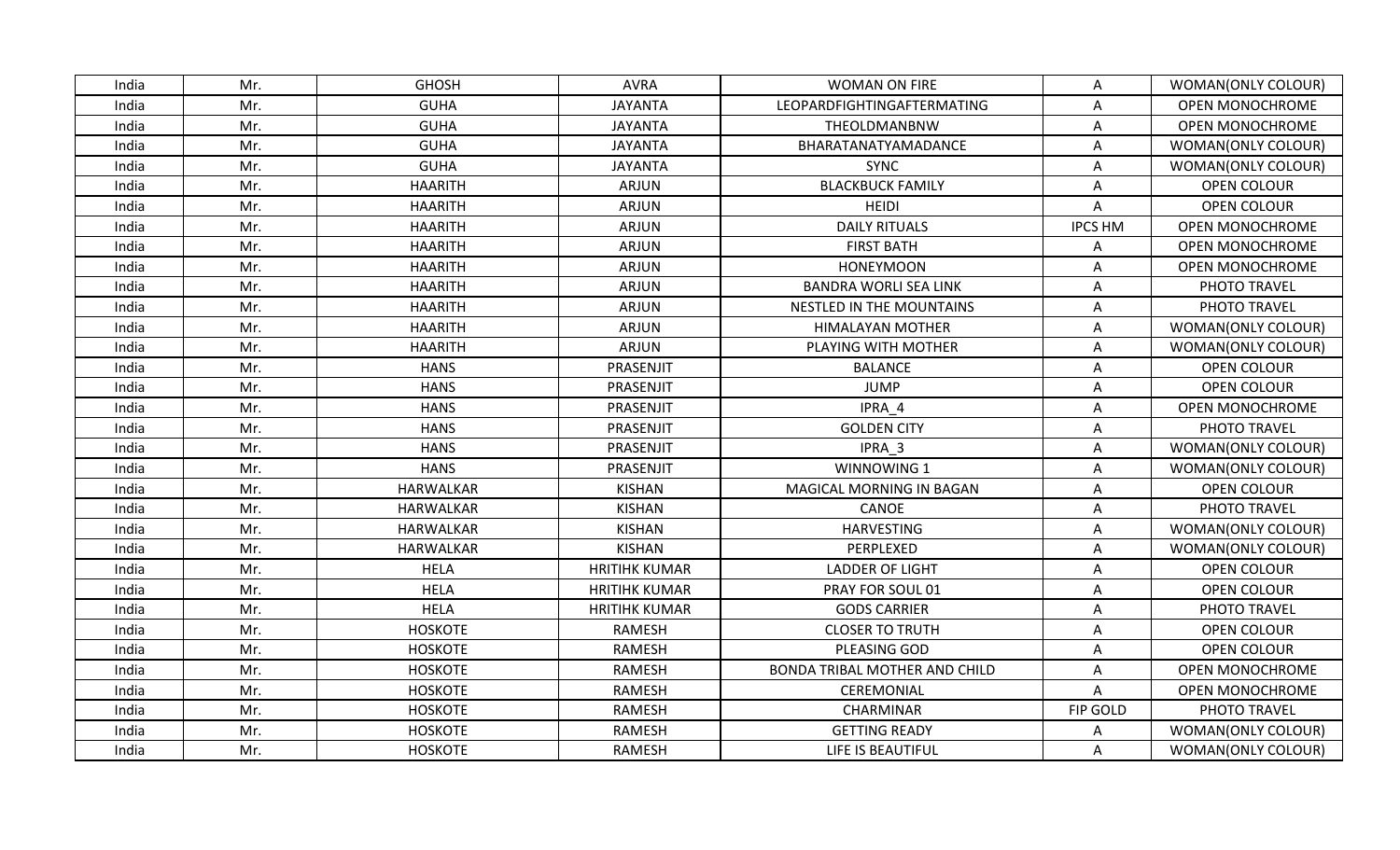| India | Mr. | <b>HOSKOTE</b>   | RAMESH            | THE LOOK                       | A                 | WOMAN(ONLY COLOUR)     |
|-------|-----|------------------|-------------------|--------------------------------|-------------------|------------------------|
| India | Mr. | <b>HOSKOTE</b>   | <b>RAMESH</b>     | <b>TOGETHERNESS</b>            | A                 | WOMAN(ONLY COLOUR)     |
| India | Mr. | <b>HOSSAIN</b>   | <b>SK RAHAMAN</b> | POETRY OF HISTORICAL STONES    | <b>IPCS HM</b>    | OPEN MONOCHROME        |
| India | Mr. | <b>HOSSAIN</b>   | <b>SK RAHAMAN</b> | LIFE THROUGH HISTORY           | <b>IPCS HM</b>    | PHOTO TRAVEL           |
| India | Mr. | <b>HOSSAIN</b>   | <b>SK RAHAMAN</b> | THE YAK AT YUMTHANG VALLEY     | A                 | PHOTO TRAVEL           |
| India | Mr. | <b>HOSSAIN</b>   | <b>SK RAHAMAN</b> | <b>FISHING IS AN ART</b>       | Α                 | WOMAN(ONLY COLOUR)     |
| India | Mr. | <b>HOSSAIN</b>   | <b>SK RAHAMAN</b> | PADDY RECOVERY AT RURAL BENGAL | Α                 | WOMAN(ONLY COLOUR)     |
| India | Mr. | <b>IYER</b>      | <b>PRAVEEN KV</b> | WHO WILL KISS FIRST            | A                 | <b>OPEN COLOUR</b>     |
| India | Mr. | <b>IYER</b>      | <b>PRAVEEN KV</b> | <b>BLIND MAN LOVE</b>          | A                 | PHOTO TRAVEL           |
| India | Mr. |                  | RAVIKUMAR         | BLUE WINGED PARAKEET IN ACTION | Α                 | OPEN COLOUR            |
| India | Mr. |                  | RAVIKUMAR         | LAUGHING THRUSH SHOWOFF        | A                 | OPEN COLOUR            |
| India | Mr. |                  | RAVIKUMAR         | PURPLE SUNBIRD IN ACTION       | Α                 | <b>OPEN COLOUR</b>     |
| India | Mr. |                  | RAVIKUMAR         | <b>JAWS OF DEATH</b>           | A                 | OPEN MONOCHROME        |
| India | Mr. | <b>JANA</b>      | <b>DIPANKAR</b>   | SHINJINI IN RED                | A                 | OPEN COLOUR            |
| India | Mr. | <b>JANA</b>      | <b>DIPANKAR</b>   | <b>EYES THROUGH VEIL 2</b>     | Α                 | OPEN MONOCHROME        |
| India | Mr. | JANA             | <b>DIPANKAR</b>   | <b>IVLINA WITH HAT</b>         | Α                 | OPEN MONOCHROME        |
| India | Mr. | <b>JANA</b>      | <b>DIPANKAR</b>   | PIYALI WITH HAT                | Α                 | <b>OPEN MONOCHROME</b> |
| India | Mr. | <b>JANA</b>      | PARTHA PRATIM     | <b>CHHATH DEVOTEE 5</b>        | A                 | WOMAN(ONLY COLOUR)     |
| India | Mr. | <b>JOARDER</b>   | <b>UDAYAN</b>     | LITTLE DEVOTEE                 | A                 | <b>OPEN COLOUR</b>     |
| India | Mr. | <b>JOARDER</b>   | <b>UDAYAN</b>     | PLAYFUL PARENT AND SON         | <b>FIP RIBBON</b> | OPEN MONOCHROME        |
| India | Mr. | <b>JOARDER</b>   | <b>UDAYAN</b>     | HALDI FESTIVAL OF PATTANKODOLI | A                 | PHOTO TRAVEL           |
| India | Mr. | <b>JOARDER</b>   | <b>UDAYAN</b>     | KULASAI - FAITH INCREDIBLE     | <b>FIP RIBBON</b> | PHOTO TRAVEL           |
| India | Mr. | <b>JOARDER</b>   | <b>UDAYAN</b>     | LATHMAR HOLI - NANDGAON 1      | A                 | PHOTO TRAVEL           |
| India | Mr. | <b>JOARDER</b>   | <b>UDAYAN</b>     | <b>BLIND FAITH - 2</b>         | <b>IPCS HM</b>    | WOMAN(ONLY COLOUR)     |
| India | Mr. | <b>JOARDER</b>   | <b>UDAYAN</b>     | TOILING HARD FOR OUR FOOD      | A                 | WOMAN(ONLY COLOUR)     |
| India | Mr. | <b>JOSHI</b>     | AJIT              | <b>FORT</b>                    | A                 | PHOTO TRAVEL           |
| India | Mr. | <b>JOSHI</b>     | <b>AJIT</b>       | <b>MORNING DARSHAN</b>         | Α                 | PHOTO TRAVEL           |
| India | Mr. | <b>JOSHI</b>     | <b>VIVEK</b>      | STILL LIFE 1                   | A                 | OPEN MONOCHROME        |
| India | Mr. | <b>JOSHI</b>     | <b>VIVEK</b>      | <b>STILL LIFE 3</b>            | Α                 | OPEN MONOCHROME        |
| India | Mr. |                  | LOGANATHAN        | NAMASKARAM                     | A                 | <b>OPEN COLOUR</b>     |
| India | Mr. |                  | LOGANATHAN        | PROCESSION OF PALKHI           | A                 | PHOTO TRAVEL           |
| India | Mr. | К                | MANJUNATHA        | <b>LIGHTNING RACE</b>          | A                 | OPEN COLOUR            |
| India | Mr. | KR               | <b>NITESH</b>     | THE DOORS OF ROYALS            | Α                 | <b>OPEN COLOUR</b>     |
| India | Mr. | KANCHA RAJ KUMAR | KANCHA RAJ KUMAR  | <b>BLACK PANTHER</b>           | <b>FIP RIBBON</b> | <b>OPEN COLOUR</b>     |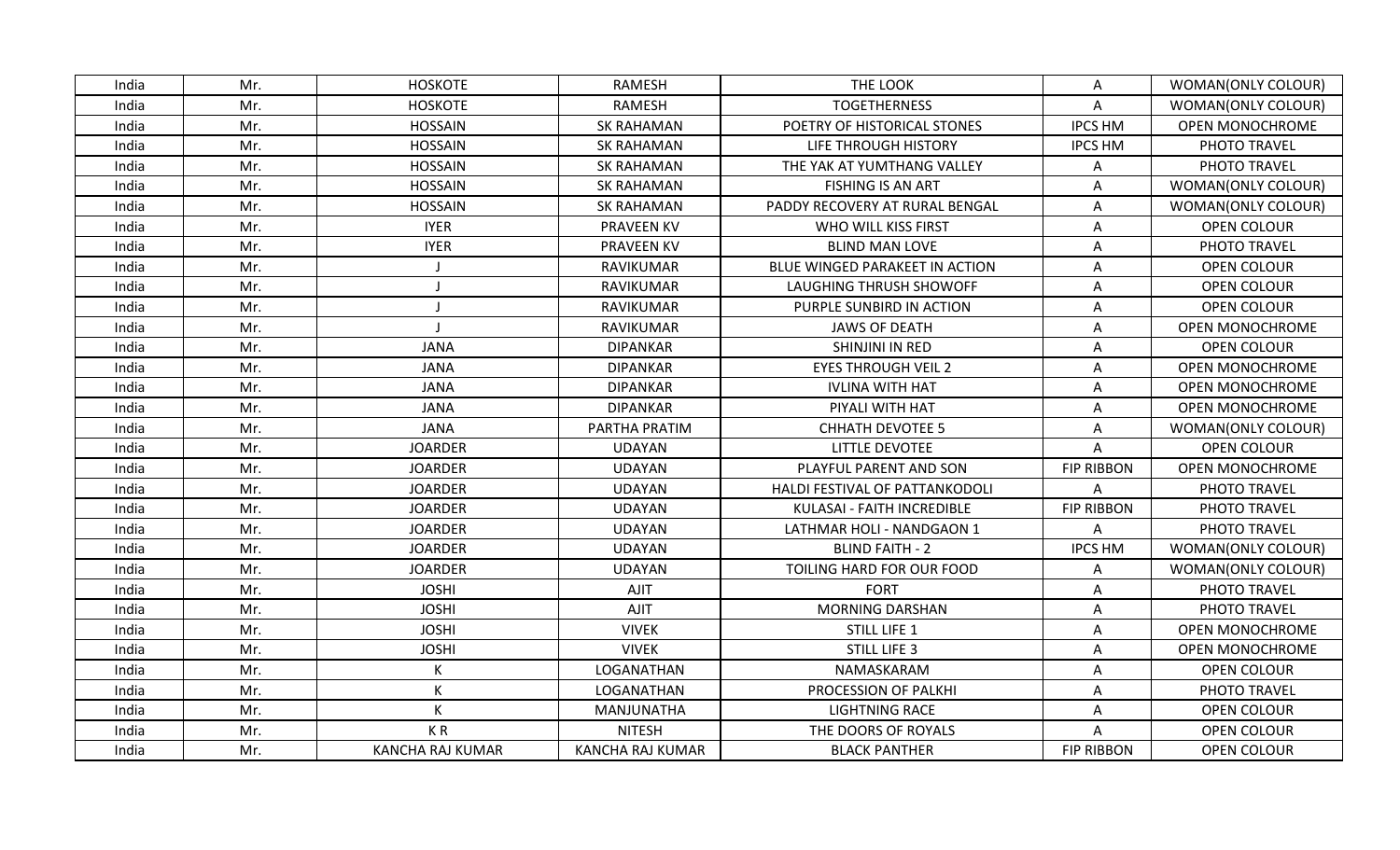| India | Mr. | KANCHA RAJ KUMAR        | KANCHA RAJ KUMAR       | <b>MORNING MIST</b>                 | Α                | <b>OPEN COLOUR</b>     |
|-------|-----|-------------------------|------------------------|-------------------------------------|------------------|------------------------|
| India | Mr. | <b>KANCHA RAJ KUMAR</b> | KANCHA RAJ KUMAR       | MY LITTLE LIFE                      | A                | <b>OPEN COLOUR</b>     |
| India | Mr. | KANCHA RAJ KUMAR        | KANCHA RAJ KUMAR       | THE HAIR                            | Α                | OPEN MONOCHROME        |
| India | Mr. | <b>KANCHA RAJ KUMAR</b> | KANCHA RAJ KUMAR       | SHIPARD GOTO FEELD                  | Α                | PHOTO TRAVEL           |
| India | Mr. | KANCHA RAJ KUMAR        | KANCHA RAJ KUMAR       | <b>EVENING COOL LIFE</b>            | Α                | WOMAN(ONLY COLOUR)     |
| India | Mr. | KHAN                    | RAHIL                  | MONUMENT VALLEY WITH DIFFERENT VIEW | Α                | PHOTO TRAVEL           |
| India | Mr. | <b>KIKKERI</b>          | <b>DEVARAJASETTY S</b> | <b>HORI OTA</b>                     | A                | OPEN COLOUR            |
| India | Mr. | <b>KIKKERI</b>          | <b>DEVARAJASETTY S</b> | <b>BACK TO SHELTER</b>              | Α                | OPEN MONOCHROME        |
| India | Mr. | <b>KIKKERI</b>          | <b>DEVARAJASETTY S</b> | <b>HORI HABBA-2</b>                 | A                | PHOTO TRAVEL           |
| India | Mr. | <b>KIKKERI</b>          | <b>DEVARAJASETTY S</b> | HORI OTADA SPARDE                   | Α                | PHOTO TRAVEL           |
| India | Mr. | <b>KIKKERI</b>          | <b>DEVARAJASETTY S</b> | <b>RURAL FESTIVAL 4</b>             | A                | PHOTO TRAVEL           |
| India | Mr. | <b>KORLAPATI</b>        | SARASWATIRAO           | JOKER AND PARAGLIDERS               | <b>IPCS HM</b>   | <b>OPEN COLOUR</b>     |
| India | Mr. | <b>KORLAPATI</b>        | SARASWATIRAO           | MY DREAM 02                         | Α                | OPEN COLOUR            |
| India | Mr. | <b>KORLAPATI</b>        | SARASWATIRAO           | PET AND CHILDREN                    | A                | OPEN MONOCHROME        |
| India | Mr. | <b>KORLAPATI</b>        | SARASWATIRAO           | PRABHA CROSSING                     | Α                | PHOTO TRAVEL           |
| India | Mr. | KORLAPATI               | SARASWATIRAO           | SANKRANTI PRABHA                    | Α                | PHOTO TRAVEL           |
| India | Mr. | <b>KORLAPATI</b>        | SARASWATIRAO           | WOMEN HOCKEY AT KAKINADA            | <b>CLUB GOLD</b> | WOMAN(ONLY COLOUR)     |
| India | Mr. | <b>KSHIRSAGAR</b>       | YOGESH                 | <b>BURMESE MERCHANT</b>             | Α                | <b>OPEN COLOUR</b>     |
| India | Mr. | <b>KSHIRSAGAR</b>       | YOGESH                 | HORSEMAN                            | Α                | <b>OPEN COLOUR</b>     |
| India | Mr. | <b>KSHIRSAGAR</b>       | YOGESH                 | SAILING THE DAL                     | A                | OPEN COLOUR            |
| India | Mr. | <b>KSHIRSAGAR</b>       | YOGESH                 | <b>INTOXICATED</b>                  | Α                | OPEN MONOCHROME        |
| India | Mr. | <b>KSHIRSAGAR</b>       | <b>YOGESH</b>          | <b>MY PLEASURE</b>                  | Α                | <b>OPEN MONOCHROME</b> |
| India | Mr. | <b>KSHIRSAGAR</b>       | YOGESH                 | <b>STEPS TO GOD</b>                 | Α                | OPEN MONOCHROME        |
| India | Mr. | KUMAR JANARDHANAN       | SANTOSH                | <b>HEY KRISHNA</b>                  | A                | <b>OPEN MONOCHROME</b> |
| India | Mr. | <b>MAJUMDAR</b>         | ANUP                   | IN RELAX MOOD                       | Α                | OPEN COLOUR            |
| India | Mr. | <b>MAJUMDER</b>         | SOMNATH                | <b>FLYING FISH</b>                  | Α                | OPEN COLOUR            |
| India | Mr. | <b>MAJUMDER</b>         | SOMNATH                | <b>WORKOUT</b>                      | Α                | OPEN COLOUR            |
| India | Mr. | <b>MAJUMDER</b>         | SOMNATH                | LOVE                                | Α                | OPEN MONOCHROME        |
| India | Mr. | <b>MAJUMDER</b>         | SOMNATH                | <b>IMMERSION</b>                    | A                | PHOTO TRAVEL           |
| India | Mr. | <b>MAJUMDER</b>         | SOMNATH                | SMILE                               | Α                | WOMAN(ONLY COLOUR)     |
| India | Mr. | <b>MALLIK</b>           | <b>MANAS</b>           | <b>VALIANT LADY</b>                 | Α                | <b>OPEN COLOUR</b>     |
| India | Mr. | <b>MALLIK</b>           | <b>MANAS</b>           | PLANNING                            | Α                | PHOTO TRAVEL           |
| India | Mr. | <b>MALLIK</b>           | <b>MANAS</b>           | <b>HAPPINESS</b>                    | Α                | WOMAN(ONLY COLOUR)     |
| India | Mr. | MALLIK                  | <b>MANAS</b>           | PLEASURE IN WORK                    | Α                | WOMAN(ONLY COLOUR)     |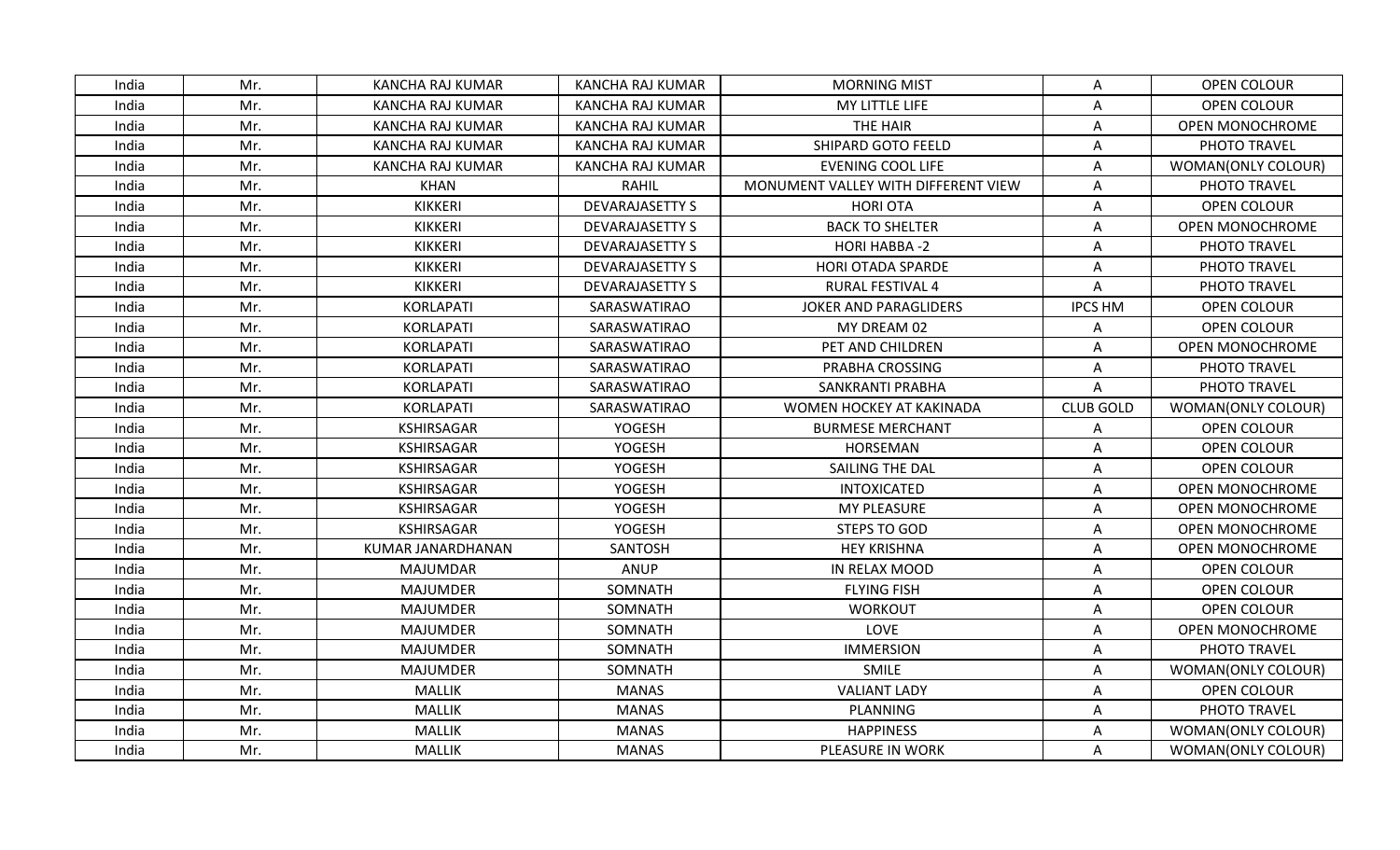| India | Mr. | MANDAL           | ARINDAM          | <b>KONYAK OLD LADY</b>          | Α                 | <b>OPEN COLOUR</b>     |
|-------|-----|------------------|------------------|---------------------------------|-------------------|------------------------|
| India | Mr. | MANDAL           | ARINDAM          | <b>LIGHT IN DARKNESS 1</b>      | A                 | <b>OPEN COLOUR</b>     |
| India | Mr. | <b>MANDAL</b>    | ARINDAM          | <b>BRIGHT EYED</b>              | A                 | OPEN MONOCHROME        |
| India | Mr. | <b>MANDAL</b>    | ARINDAM          | THE MOUSTACHE MAN               | A                 | OPEN MONOCHROME        |
| India | Mr. | <b>MANDAL</b>    | ARINDAM          | THE SAVIOR                      | <b>FIP RIBBON</b> | OPEN MONOCHROME        |
| India | Mr. | <b>MANDAL</b>    | ARINDAM          | <b>WINNER</b>                   | Α                 | <b>OPEN MONOCHROME</b> |
| India | Mr. | <b>MANDAL</b>    | ARINDAM          | <b>PAINFUL RITUALS</b>          | <b>IPCS HM</b>    | PHOTO TRAVEL           |
| India | Mr. | MANDAL           | ARINDAM          | <b>BISONAI WOMAN 1</b>          | A                 | WOMAN(ONLY COLOUR)     |
| India | Mr. | <b>MANDAL</b>    | ARINDAM          | <b>FISH DRYING</b>              | Α                 | WOMAN(ONLY COLOUR)     |
| India | Mr. | MANDAL           | ARINDAM          | LIFE IN A PATTERN               | A                 | WOMAN(ONLY COLOUR)     |
| India | Mr. | MANDALOJU        | SRINIVAS         | <b>BONDA LADY WITH THE KID</b>  | A                 | OPEN COLOUR            |
| India | Mr. | <b>MANI</b>      | <b>ARVIND</b>    | <b>TRANQUILITY AND SOLITUDE</b> | A                 | PHOTO TRAVEL           |
| India | Mr. | <b>MANNA</b>     | SANDIP           | THE BOAT ON RIVER UMNGOT        | Α                 | <b>OPEN COLOUR</b>     |
| India | Mr. | MANNA            | SANDIP           | TWO BOYS                        | Α                 | OPEN COLOUR            |
| India | Mr. | <b>MANNA</b>     | SANDIP           | <b>FOLLOWING SHADOWS</b>        | Α                 | <b>OPEN MONOCHROME</b> |
| India | Mr. | <b>MANNA</b>     | <b>SANDIP</b>    | <b>INNOCENCE</b>                | Α                 | <b>OPEN MONOCHROME</b> |
| India | Mr. | <b>MANNA</b>     | SANDIP           | LETS COMMUNICATE                | A                 | WOMAN(ONLY COLOUR)     |
| India | Mr. | <b>MANNA</b>     | SANDIP           | THE OLD BEAUTY                  | A                 | WOMAN(ONLY COLOUR)     |
| India | Mr. | <b>MITRA</b>     | <b>BIKRAM</b>    | <b>HIDING</b>                   | Α                 | <b>OPEN COLOUR</b>     |
| India | Mr. | <b>MITRA</b>     | <b>BIKRAM</b>    | SPY                             | Α                 | <b>OPEN COLOUR</b>     |
| India | Mr. | <b>MONDAL</b>    | KALYAN           | <b>COLOURS OF INDIA</b>         | <b>FIP RIBBON</b> | OPEN COLOUR            |
| India | Mr. | <b>MONDAL</b>    | <b>KALYAN</b>    | <b>OPENNESS OF MIND</b>         | Α                 | <b>OPEN COLOUR</b>     |
| India | Mr. | <b>MONDAL</b>    | <b>KALYAN</b>    | GAZE                            | Α                 | <b>OPEN MONOCHROME</b> |
| India | Mr. | <b>MONDAL</b>    | KALYAN           | LOST                            | A                 | OPEN MONOCHROME        |
| India | Mr. | <b>MONDAL</b>    | <b>KALYAN</b>    | <b>OLD WOMAN</b>                | Α                 | OPEN MONOCHROME        |
| India | Mr. | <b>MONDAL</b>    | KALYAN           | <b>BE DEVOTED</b>               | <b>IPCS HM</b>    | WOMAN(ONLY COLOUR)     |
| India | Mr. | <b>MONDAL</b>    | <b>KALYAN</b>    | <b>LINE BREAK</b>               | A                 | WOMAN(ONLY COLOUR)     |
| India | Mr. | <b>MONDAL</b>    | <b>KALYAN</b>    | <b>TREND</b>                    | Α                 | WOMAN(ONLY COLOUR)     |
| India | Mr. | <b>MONDAL</b>    | KALYAN           | <b>WORK AWAY</b>                | Α                 | WOMAN(ONLY COLOUR)     |
| India | Mr. | <b>MUKHERJEE</b> | <b>DEBASHISH</b> | <b>VILLAGE LIFE</b>             | Α                 | OPEN COLOUR            |
| India | Mr. | <b>MUKHERJEE</b> | <b>DEBASHISH</b> | <b>BHADU PARAB AT PURULIA</b>   | Α                 | WOMAN(ONLY COLOUR)     |
| India | Mr. | <b>MUKHERJEE</b> | <b>SUBHAJIT</b>  | <b>ROTH YATRA</b>               | Α                 | PHOTO TRAVEL           |
| India | Mr. | <b>MUKHERJEE</b> | <b>SUBHAJIT</b>  | THE TAJ                         | Α                 | PHOTO TRAVEL           |
| India | Mr. | <b>MUKHERJEE</b> | <b>SUBHAJIT</b>  | <b>ABER ASO MAA</b>             | Α                 | WOMAN(ONLY COLOUR)     |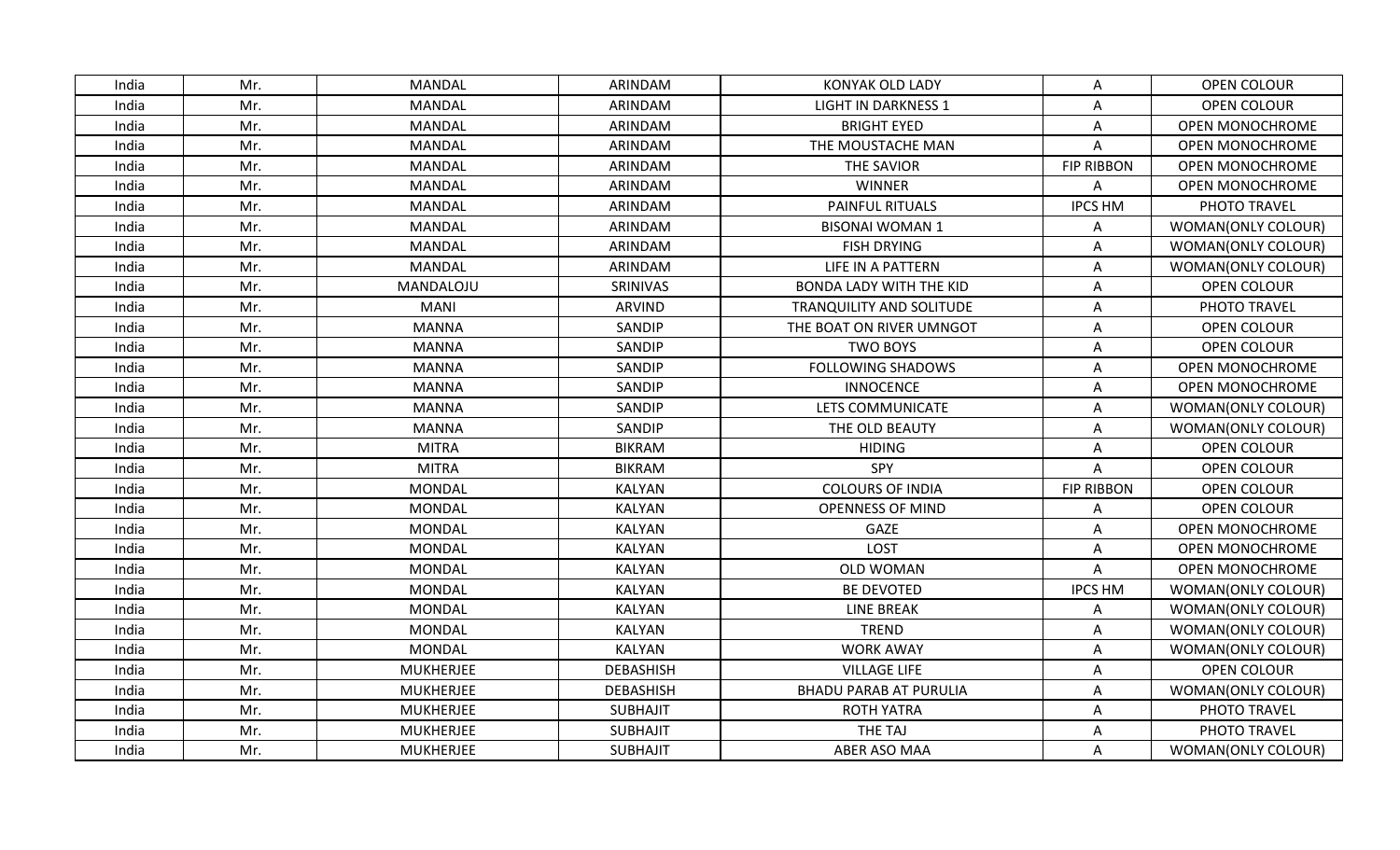| India | Mr. | <b>MUKHERJEE</b> | <b>SUBHAJIT</b> | DHUNUCHI NACH               | A                  | WOMAN(ONLY COLOUR)     |
|-------|-----|------------------|-----------------|-----------------------------|--------------------|------------------------|
| India | Mr. | MUTHMURDU        | NAGENDRA        | <b>HOPEFUL MORNING</b>      | Α                  | <b>OPEN COLOUR</b>     |
| India | Mr. | MUTHMURDU        | NAGENDRA        | SPLASHED JOY-3              | A                  | OPEN COLOUR            |
| India | Mr. | MUTHMURDU        | NAGENDRA        | MOTHER-TWINS-AFFECTION-B1   | <b>FIP RIBBON</b>  | OPEN MONOCHROME        |
| India | Mr. | MUTHMURDU        | NAGENDRA        | <b>GOLDEN MOMENT</b>        | A                  | PHOTO TRAVEL           |
| India | Mr. | MUTHMURDU        | NAGENDRA        | MURDESHWARA                 | Α                  | PHOTO TRAVEL           |
| India | Mr. | MUTHMURDU        | NAGENDRA        | <b>SERENE SHELTER</b>       | A                  | PHOTO TRAVEL           |
| India | Mr. | MUTHMURDU        | NAGENDRA        | <b>TOWARDS DIVINITY</b>     | Α                  | PHOTO TRAVEL           |
| India | Mr. | <b>NAINI</b>     | SREERAM         | <b>BLESSING TIME</b>        | Α                  | OPEN COLOUR            |
| India | Mr. | <b>NAINI</b>     | SREERAM         | <b>GANGA AARTI1</b>         | Α                  | PHOTO TRAVEL           |
| India | Mr. | <b>NAINI</b>     | SREERAM         | <b>KAMBALA RACE 3</b>       | Α                  | PHOTO TRAVEL           |
| India | Mr. | <b>NAINI</b>     | SREERAM         | ON THE WAY TO WEEKLY MARKET | A                  | WOMAN(ONLY COLOUR)     |
| India | Mr. | <b>NAINI</b>     | SREERAM         | <b>WOMEN WITH MASK 1</b>    | Α                  | WOMAN(ONLY COLOUR)     |
| India | Mr. | <b>NANDI</b>     | SHAIBAL         | SPLASH OF COLOUR2           | A                  | <b>OPEN COLOUR</b>     |
| India | Mr. | <b>NANDI</b>     | SHAIBAL         | THE GUIDE                   | <b>CLUB SILVER</b> | OPEN MONOCHROME        |
| India | Mr. | <b>NANDI</b>     | SHAIBAL         | PADDY SOWING                | Α                  | WOMAN(ONLY COLOUR)     |
| India | Mr. | <b>NANDI</b>     | SHAIBAL         | PRAY TO THE SUN             | Α                  | WOMAN(ONLY COLOUR)     |
| India | Mr. | <b>NAYAKA</b>    | VARADA          | <b>ATTACKED BULL</b>        | Α                  | <b>OPEN COLOUR</b>     |
| India | Mr. | <b>NAYAKA</b>    | VARADA          | <b>HAPPY FACES</b>          | FIP GOLD           | OPEN COLOUR            |
| India | Mr. | <b>NAYAKA</b>    | VARADA          | SPEED UP                    | Α                  | <b>OPEN COLOUR</b>     |
| India | Mr. | <b>NAYAKA</b>    | VARADA          | <b>BICYCLE RIDE</b>         | <b>FIP GOLD</b>    | OPEN MONOCHROME        |
| India | Mr. | <b>NAYAKA</b>    | VARADA          | <b>HAPPY</b>                | Α                  | <b>OPEN MONOCHROME</b> |
| India | Mr. | <b>NAYAKA</b>    | VARADA          | <b>HAPPY CHILDRANS</b>      | Α                  | OPEN MONOCHROME        |
| India | Mr. | <b>NAYAKA</b>    | VARADA          | RAIN ON LEAF_2              | A                  | OPEN MONOCHROME        |
| India | Mr. | <b>NAYAKA</b>    | VARADA          | NONSTOPPEBLE-               | A                  | PHOTO TRAVEL           |
| India | Mr. | <b>NAYAKA</b>    | VARADA          | <b>RESCUSED BULL 2</b>      | <b>CLUB GOLD</b>   | PHOTO TRAVEL           |
| India | Mr. | <b>NAYAKA</b>    | VARADA          | <b>STEPPING</b>             | A                  | PHOTO TRAVEL           |
| India | Mr. | <b>NAYAKA</b>    | VARADA          | <b>CLEANINGS</b>            | Α                  | WOMAN(ONLY COLOUR)     |
| India | Mr. | <b>NAYAKA</b>    | VARADA          | GO TO HOME                  | A                  | WOMAN(ONLY COLOUR)     |
| India | Mr. | <b>NAYAKA</b>    | VARADA          | <b>HAPPY MOMENTS</b>        | A                  | WOMAN(ONLY COLOUR)     |
| India | Mr. | NAYAKA           | VARADA          | LOVE                        | Α                  | WOMAN(ONLY COLOUR)     |
| India | Mr. | PAIK             | <b>DEBASIS</b>  | <b>BEHIND THE LOVE</b>      | A                  | <b>OPEN COLOUR</b>     |
| India | Mr. | <b>PAIK</b>      | <b>DEBASIS</b>  | <b>MAKING LIFE</b>          | Α                  | <b>OPEN COLOUR</b>     |
| India | Mr. | PAIK             | <b>DEBASIS</b>  | <b>MIRROR REFLECTION</b>    | A                  | <b>OPEN MONOCHROME</b> |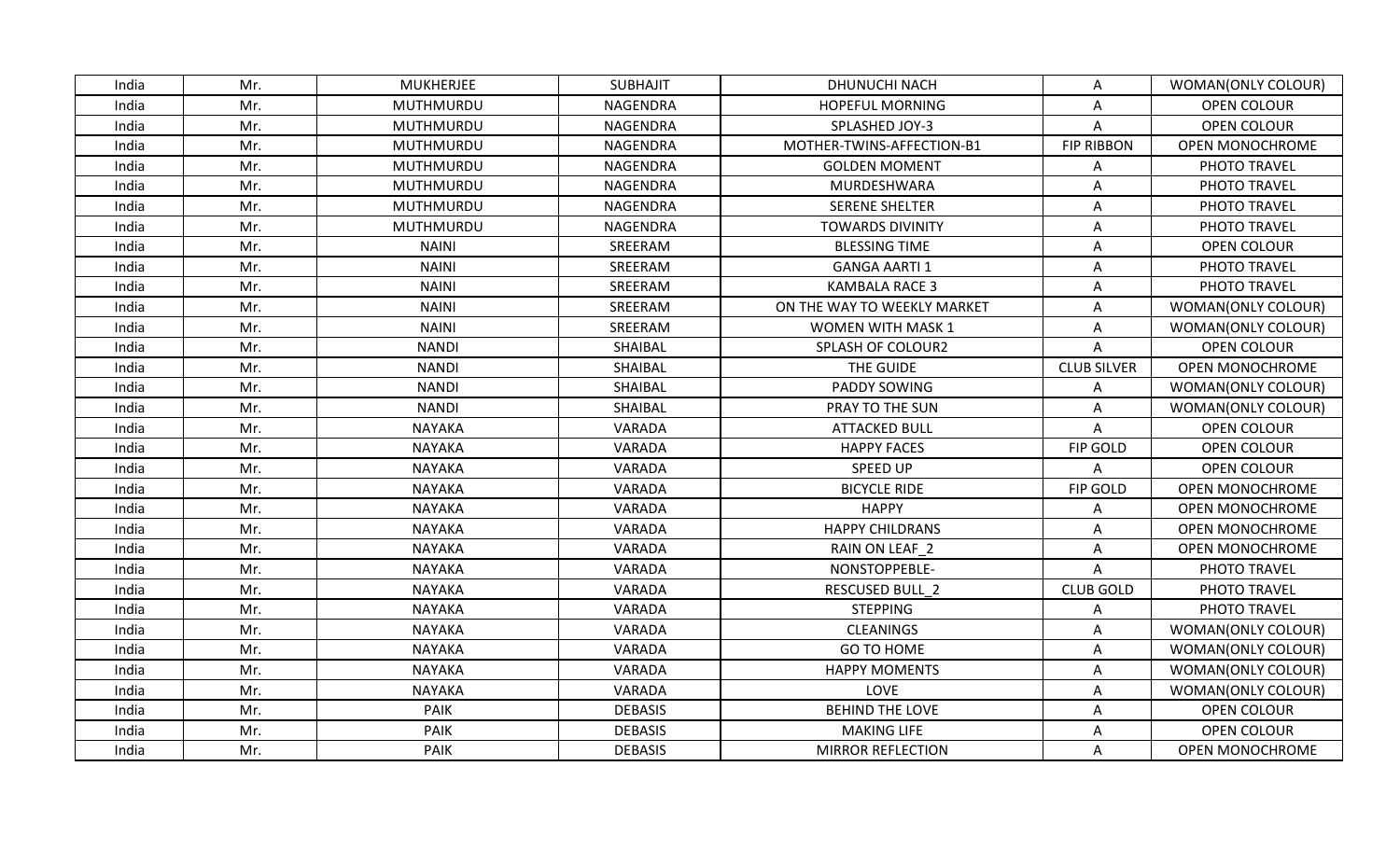| India | Mr. | <b>PAIK</b>  | <b>DEBASIS</b>       | WAITING                      | Α                  | <b>OPEN MONOCHROME</b> |
|-------|-----|--------------|----------------------|------------------------------|--------------------|------------------------|
| India | Mr. | <b>PAIK</b>  | <b>DEBASIS</b>       | <b>WANTS TO BE FREE</b>      | A                  | <b>OPEN MONOCHROME</b> |
| India | Mr. | <b>PAIK</b>  | <b>DEBASIS</b>       | PRAY TO GOD 01               | Α                  | PHOTO TRAVEL           |
| India | Mr. | <b>PAIK</b>  | <b>DEBASIS</b>       | <b>HOPE</b>                  | A                  | WOMAN(ONLY COLOUR)     |
| India | Mr. | <b>PAIK</b>  | <b>DEBASIS</b>       | <b>QUEEN OF SNAIL</b>        | Α                  | WOMAN(ONLY COLOUR)     |
| India | Mr. | PAL          | <b>ABHIJIT</b>       | <b>TWILIGHT CATCH</b>        | Α                  | OPEN COLOUR            |
| India | Mr. | PAL          | <b>ABHIJIT</b>       | <b>ENGROSSED</b>             | A                  | OPEN MONOCHROME        |
| India | Mr. | PAL          | <b>ABHIJIT</b>       | <b>CURVE AND CURVE</b>       | A                  | PHOTO TRAVEL           |
| India | Mr. | PAL          | GOUTAM               | <b>BUSY WITH KNITTING</b>    | Α                  | <b>OPEN COLOUR</b>     |
| India | Mr. | PAL          | <b>GOUTAM</b>        | <b>COLOURS OF SPRING</b>     | A                  | <b>OPEN COLOUR</b>     |
| India | Mr. | PAL          | <b>GOUTAM</b>        | <b>MAJESTIC</b>              | <b>IPCS HM</b>     | OPEN COLOUR            |
| India | Mr. | PAL          | <b>GOUTAM</b>        | <b>DREAM SCAPE</b>           | Α                  | <b>OPEN MONOCHROME</b> |
| India | Mr. | PAL          | GOUTAM               | <b>RECESS TIME</b>           | Α                  | WOMAN(ONLY COLOUR)     |
| India | Mr. | PAL          | <b>UDAYAN SANKAR</b> | A POSE FOR YOU               | A                  | <b>OPEN COLOUR</b>     |
| India | Mr. | PAL          | <b>UDAYAN SANKAR</b> | <b>COLOURFUL CONSTRUCT-1</b> | Α                  | <b>OPEN COLOUR</b>     |
| India | Mr. | PAL          | <b>UDAYAN SANKAR</b> | <b>INSIDE STORY</b>          | <b>CLUB SILVER</b> | <b>OPEN COLOUR</b>     |
| India | Mr. | PAL          | <b>UDAYAN SANKAR</b> | <b>BOWLED OVER</b>           | <b>IPCS HM</b>     | <b>OPEN MONOCHROME</b> |
| India | Mr. | PAL          | <b>UDAYAN SANKAR</b> | <b>BREAK</b>                 | A                  | OPEN MONOCHROME        |
| India | Mr. | PAL          | <b>UDAYAN SANKAR</b> | <b>DIVINE HANDS</b>          | Α                  | OPEN MONOCHROME        |
| India | Mr. | PAL          | <b>UDAYAN SANKAR</b> | JALLIKATTU-IV                | A                  | PHOTO TRAVEL           |
| India | Mr. | PAL          | <b>UDAYAN SANKAR</b> | THEYYAM-I                    | Α                  | PHOTO TRAVEL           |
| India | Mr. | PAL          | <b>UDAYAN SANKAR</b> | THEYYAM-II                   | A                  | PHOTO TRAVEL           |
| India | Mr. | PAL          | <b>UDAYAN SANKAR</b> | A MOMENT SHARED              | Α                  | WOMAN(ONLY COLOUR)     |
| India | Mr. | PAL          | <b>UDAYAN SANKAR</b> | <b>DICE PARADISE-II</b>      | Α                  | WOMAN(ONLY COLOUR)     |
| India | Mr. | <b>PANDA</b> | <b>SWAPAN KUMAR</b>  | <b>CLOUDY DAY</b>            | Α                  | <b>OPEN COLOUR</b>     |
| India | Mr. | <b>PANDA</b> | <b>SWAPAN KUMAR</b>  | <b>CONFLICT</b>              | Α                  | PHOTO TRAVEL           |
| India | Mr. | <b>PATLE</b> | <b>KSHITIJ</b>       | <b>COLOURS WAR</b>           | A                  | OPEN COLOUR            |
| India | Mr. | <b>PATLE</b> | <b>KSHITIJ</b>       | ANGELS WINGS                 | Α                  | OPEN MONOCHROME        |
| India | Mr. | <b>PATLE</b> | <b>KSHITIJ</b>       | <b>MORNING POETRY</b>        | A                  | <b>OPEN MONOCHROME</b> |
| India | Mr. | <b>PATLE</b> | <b>KSHITIJ</b>       | <b>MAGICAL MORNING</b>       | <b>FIP RIBBON</b>  | PHOTO TRAVEL           |
| India | Mr. | <b>PATLE</b> | <b>KSHITIJ</b>       | <b>HAPPINESS</b>             | Α                  | WOMAN(ONLY COLOUR)     |
| India | Mr. | PAUL         | <b>SITANATH</b>      | <b>DEVOTION</b>              | A                  | <b>OPEN COLOUR</b>     |
| India | Mr. | <b>PAUL</b>  | <b>SITANATH</b>      | <b>MAKE UP</b>               | Α                  | <b>OPEN COLOUR</b>     |
| India | Mr. | PAUL         | <b>SITANATH</b>      | <b>MEGHNA</b>                | A                  | <b>OPEN MONOCHROME</b> |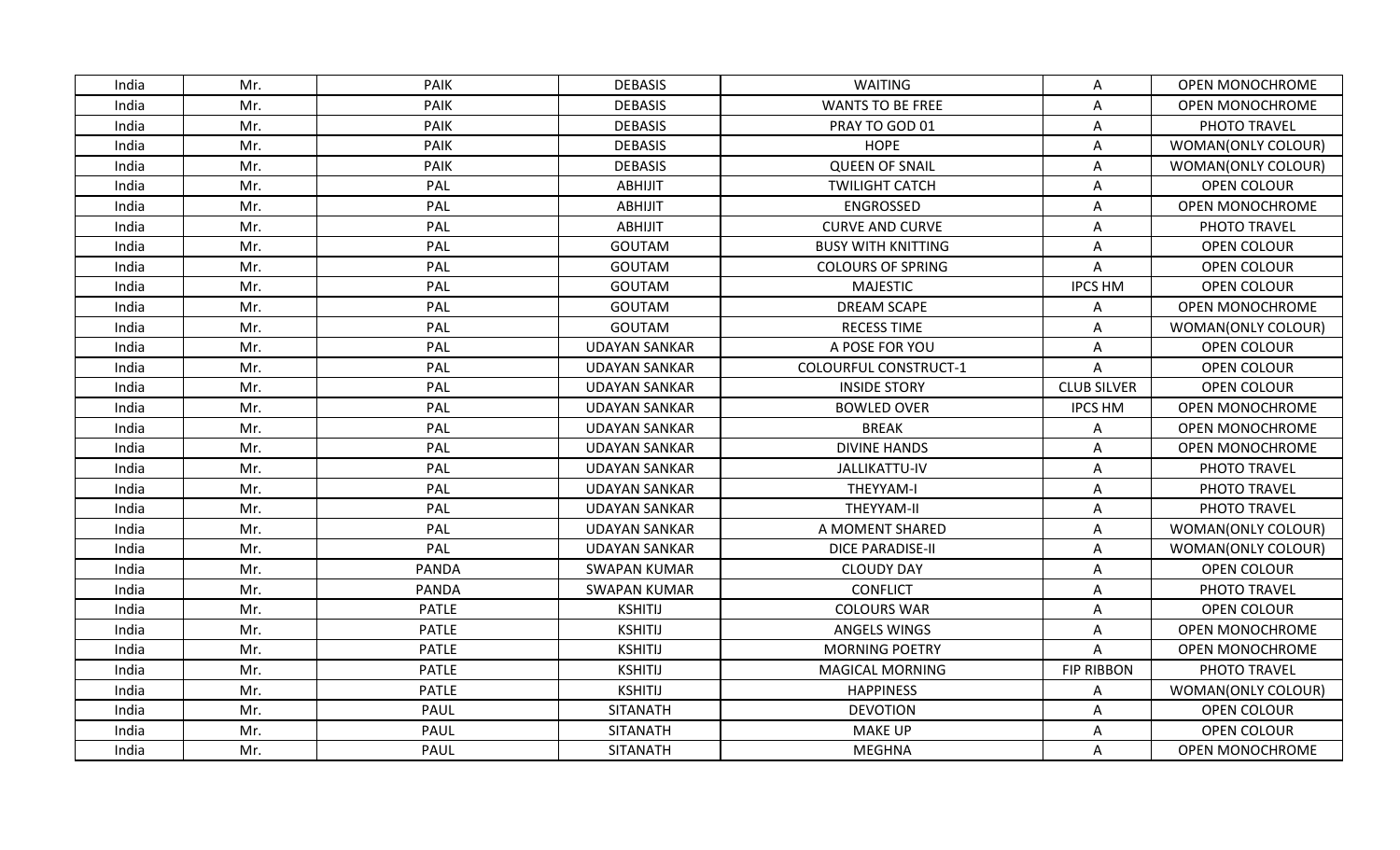| India | Mr. | PAUL           | <b>SITANATH</b>      | <b>PASTURE</b>                    | Α                  | PHOTO TRAVEL           |
|-------|-----|----------------|----------------------|-----------------------------------|--------------------|------------------------|
| India | Mr. | <b>PAUL</b>    | <b>SITANATH</b>      | SUNRISE AT MEHERANGARH FORT       | A                  | PHOTO TRAVEL           |
| India | Mr. | <b>PAUL</b>    | <b>SITANATH</b>      | <b>IMON</b>                       | Α                  | WOMAN(ONLY COLOUR)     |
| India | Mr. | <b>PAWAR</b>   | <b>NITIN</b>         | PANGONG LAKE-01                   | Α                  | OPEN COLOUR            |
| India | Mr. | <b>PAWAR</b>   | <b>NITIN</b>         | PRIDE OF NATION                   | Α                  | PHOTO TRAVEL           |
| India | Mr. | <b>PAWAR</b>   | <b>NITIN</b>         | 1G1A7850 COPY                     | Α                  | WOMAN(ONLY COLOUR)     |
| India | Mr. | <b>PAWAR</b>   | <b>NITIN</b>         | <b>AAKROSH</b>                    | A                  | WOMAN(ONLY COLOUR)     |
| India | Mr. | PAWAR          | <b>NITIN</b>         | HAPPYNESS-02                      | Α                  | WOMAN(ONLY COLOUR)     |
| India | Mr. | PHUKAN         | <b>JITEN</b>         | <b>EAT IN STYLE</b>               | Α                  | <b>OPEN MONOCHROME</b> |
| India | Mr. | PHUKAN         | <b>JITEN</b>         | <b>HELPING HAND</b>               | Α                  | <b>OPEN MONOCHROME</b> |
| India | Mr. | PHUKAN         | <b>JITEN</b>         | PRAYER                            | Α                  | WOMAN(ONLY COLOUR)     |
| India | Mr. | PHUKAN         | <b>JITEN</b>         | SMILE OF SATISFACTION             | $\mathsf A$        | WOMAN(ONLY COLOUR)     |
| India | Mr. | PRAMANIK       | <b>UDIT</b>          | CHECKERED                         | Α                  | OPEN MONOCHROME        |
| India | Mr. | PRAMANIK       | <b>UDIT</b>          | <b>GARDEN OF BUDDHA</b>           | Α                  | PHOTO TRAVEL           |
| India | Mr. | PUNTAMBEKAR    | RAVINDRA             | THE OLD LADY                      | Α                  | WOMAN(ONLY COLOUR)     |
| India | Mr. | R K            | <b>BARATH KARTHI</b> | <b>URBAN SQUARE 7</b>             | Α                  | <b>OPEN COLOUR</b>     |
| India | Mr. | <b>RAKSHIT</b> | SHUVOJIT             | CAPTIVE LIFE IN COVID             | A                  | OPEN MONOCHROME        |
| India | Mr. | <b>RAKSHIT</b> | SHUVOJIT             | SADHUS OF INDIA                   | Α                  | OPEN MONOCHROME        |
| India | Mr. | <b>RAKSHIT</b> | SHUVOJIT             | THE EYES                          | Α                  | OPEN MONOCHROME        |
| India | Mr. | <b>RAKSHIT</b> | SHUVOJIT             | MESMERIZING GURUDONGMAR           | Α                  | PHOTO TRAVEL           |
| India | Mr. | <b>RAKSHIT</b> | <b>SHUVOJIT</b>      | THE TENTS                         | Α                  | PHOTO TRAVEL           |
| India | Mr. | <b>RAKSHIT</b> | SHUVOJIT             | <b>MATAJI</b>                     | A                  | WOMAN(ONLY COLOUR)     |
| India | Mr. | <b>RAKSHIT</b> | SHUVOJIT             | <b>SURVIVE IN HARDSHIP</b>        | A                  | WOMAN(ONLY COLOUR)     |
| India | Mr. | <b>RAKSHIT</b> | SHUVOJIT             | <b>WALKING THROUGH</b>            | Α                  | WOMAN(ONLY COLOUR)     |
| India | Mr. | <b>RAY</b>     | SANTANU              | THE BASKET SELLER                 | Α                  | OPEN COLOUR            |
| India | Mr. | <b>RAY</b>     | SANTANU              | THE CHILD WITHIN                  | <b>CLUB GOLD</b>   | <b>OPEN COLOUR</b>     |
| India | Mr. | <b>RAY</b>     | SANTANU              | <b>DEVOTION</b>                   | Α                  | OPEN MONOCHROME        |
| India | Mr. | <b>RAY</b>     | SANTANU              | <b>CHARAK</b>                     | <b>CLUB SILVER</b> | PHOTO TRAVEL           |
| India | Mr. | <b>RAY</b>     | SANTANU              | <b>DUNGAL IN KOLKATA</b>          | A                  | PHOTO TRAVEL           |
| India | Mr. | <b>RAY</b>     | SANTANU              | <b>IMMERSION OF GODDESS DURGA</b> | A                  | PHOTO TRAVEL           |
| India | Mr. | <b>RAY</b>     | SANTANU              | YARN AND CLOTH DYEING             | A                  | PHOTO TRAVEL           |
| India | Mr. | <b>ROY</b>     | <b>NABARUN</b>       | MOOD C 2                          | A                  | OPEN COLOUR            |
| India | Mr. | <b>ROY</b>     | <b>NABARUN</b>       | EYE M 1                           | Α                  | <b>OPEN MONOCHROME</b> |
| India | Mr. | <b>ROY</b>     | <b>NABARUN</b>       | <b>JAGANNATH</b>                  | A                  | PHOTO TRAVEL           |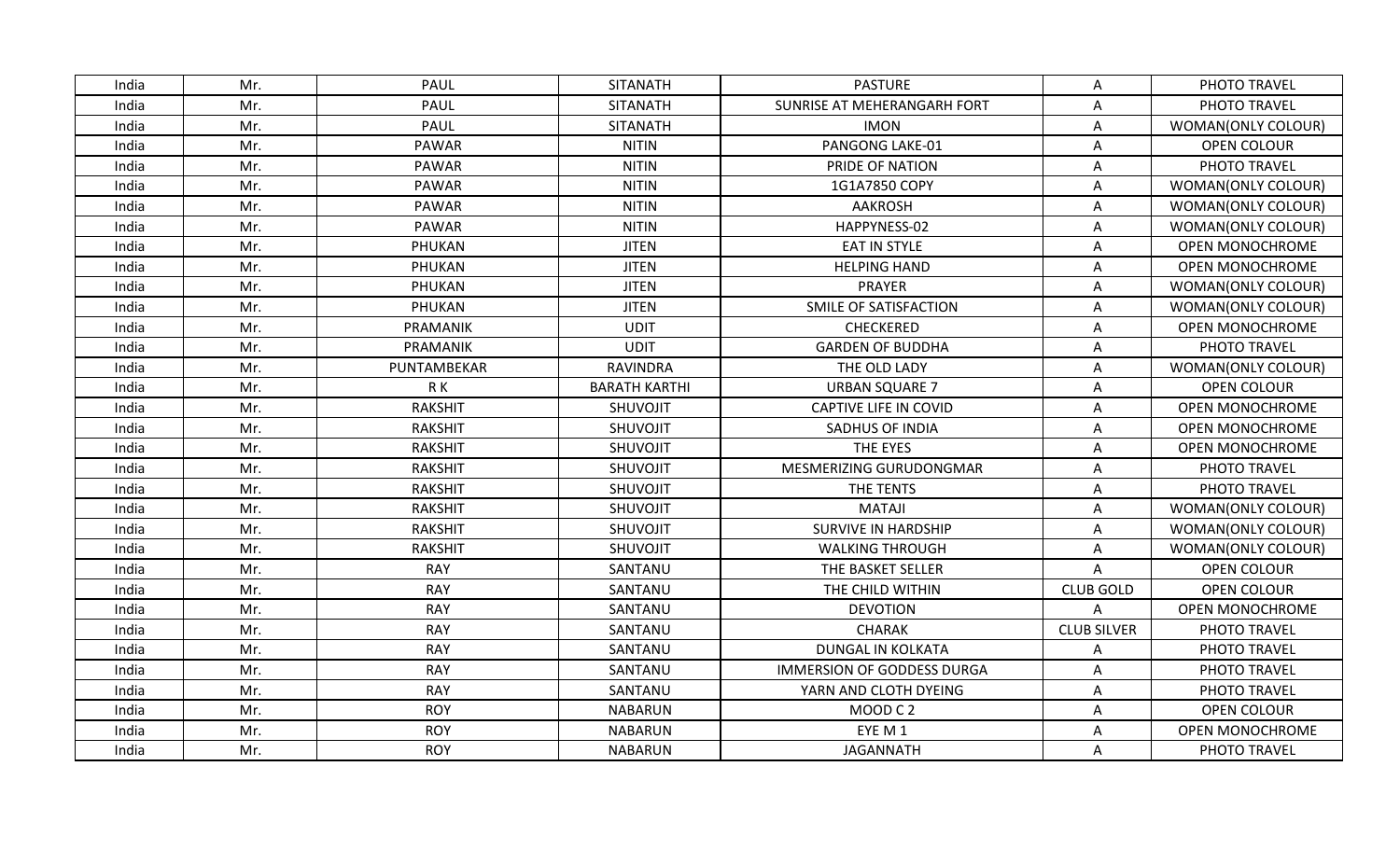| India | Mr. | <b>ROY</b>        | <b>NABARUN</b>       | <b>LORD JAGANNATH</b>           | Α                 | PHOTO TRAVEL           |
|-------|-----|-------------------|----------------------|---------------------------------|-------------------|------------------------|
| India | Mr. | <b>ROY</b>        | <b>NABARUN</b>       | SUVADRA                         | <b>FIP RIBBON</b> | PHOTO TRAVEL           |
| India | Mr. | S KARGALLU        | <b>KARTHIK</b>       | AGNIBRAMARI                     | <b>FIP RIBBON</b> | <b>OPEN COLOUR</b>     |
| India | Mr. | S KARGALLU        | <b>KARTHIK</b>       | KUTTICHATAN                     | A                 | OPEN COLOUR            |
| India | Mr. | <b>S KARGALLU</b> | <b>KARTHIK</b>       | <b>BENKIOTA</b>                 | Α                 | PHOTO TRAVEL           |
| India | Mr. | <b>S KARGALLU</b> | <b>KARTHIK</b>       | FIRE FIGHTING                   | <b>FIP RIBBON</b> | PHOTO TRAVEL           |
| India | Mr. | <b>S KARGALLU</b> | <b>KARTHIK</b>       | THEYYAM                         | Α                 | PHOTO TRAVEL           |
| India | Mr. | SAHA              | <b>BISWARUP</b>      | THE MAGICAL HOUR                | A                 | <b>OPEN COLOUR</b>     |
| India | Mr. | SAHA              | <b>BISWARUP</b>      | <b>BLESSINGS</b>                | A                 | <b>OPEN MONOCHROME</b> |
| India | Mr. | SAHA              | <b>BISWARUP</b>      | <b>LIBATION</b>                 | Α                 | OPEN MONOCHROME        |
| India | Mr. | SAHA              | <b>BISWARUP</b>      | <b>UNKNOWN</b>                  | A                 | <b>OPEN MONOCHROME</b> |
| India | Mr. | SAHA              | <b>BISWARUP</b>      | <b>MORNING RITUAL</b>           | A                 | PHOTO TRAVEL           |
| India | Mr. | SAHA              | <b>BISWARUP</b>      | <b>TRADITION</b>                | Α                 | WOMAN(ONLY COLOUR)     |
| India | Mr. | SARKAR            | <b>JAYANTA KUMAR</b> | <b>ASCENSION</b>                | A                 | OPEN COLOUR            |
| India | Mr. | SARKAR            | <b>JAYANTA KUMAR</b> | <b>CURIOSITY</b>                | Α                 | <b>OPEN MONOCHROME</b> |
| India | Mr. | SARKAR            | <b>JAYANTA KUMAR</b> | <b>INSIDE OF TRIANGLES</b>      | A                 | OPEN MONOCHROME        |
| India | Mr. | SARKAR            | <b>JAYANTA KUMAR</b> | <b>BAY LAYERS</b>               | A                 | PHOTO TRAVEL           |
| India | Mr. | SARKAR            | SAMIR                | ALO <sub>3</sub>                | Α                 | <b>OPEN COLOUR</b>     |
| India | Mr. | SARKAR            | SAMIR                | ALO <sub>2</sub>                | A                 | OPEN MONOCHROME        |
| India | Mr. | SARKAR            | SAMIR                | THE BRIDGE                      | Α                 | OPEN MONOCHROME        |
| India | Mr. | SARKAR            | SAMIR                | THE JETTY                       | Α                 | OPEN MONOCHROME        |
| India | Mr. | SARKAR            | <b>SAMIR</b>         | AMAZING MACHUPICCHU             | A                 | PHOTO TRAVEL           |
| India | Mr. | SARKAR            | SAMIR                | FOOT BRIDGE ON THE RIVER IGUAZU | <b>FIP RIBBON</b> | PHOTO TRAVEL           |
| India | Mr. | SARKAR            | SAMIR                | <b>GANDAKI RIVER VALLEY</b>     | A                 | PHOTO TRAVEL           |
| India | Mr. | SARKAR            | SAMIR                | <b>WOMAN AT WORK</b>            | A                 | WOMAN(ONLY COLOUR)     |
| India | Mr. | SARKAR            | <b>SUSHROOTA</b>     | <b>BONDING</b>                  | A                 | <b>OPEN COLOUR</b>     |
| India | Mr. | SARKAR            | <b>SUSHROOTA</b>     | <b>GIRL WITH HER PETS</b>       | A                 | OPEN MONOCHROME        |
| India | Mr. | SARKAR            | <b>SUSHROOTA</b>     | TOGETHER WE CAN                 | A                 | OPEN MONOCHROME        |
| India | Mr. | SARKAR            | <b>SUSHROOTA</b>     | <b>PADDY DRYING</b>             | A                 | PHOTO TRAVEL           |
| India | Mr. | SARKAR            | <b>SUSHROOTA</b>     | PADDY DRYING ACTION             | Α                 | PHOTO TRAVEL           |
| India | Mr. | SATYANARAYANA     | <b>THURUPATI</b>     | <b>CROCKER CARRYUING POTS</b>   | Α                 | OPEN MONOCHROME        |
| India | Mr. | SATYANARAYANA     | <b>THURUPATI</b>     | <b>FRINDSHIP</b>                | Α                 | OPEN MONOCHROME        |
| India | Mr. | SATYANARAYANA     | <b>THURUPATI</b>     | <b>TRIBAL SOMKING</b>           | Α                 | OPEN MONOCHROME        |
| India | Mr. | SATYANARAYANA     | THURUPATI            | TRIBELS GETTING READY           | A                 | WOMAN(ONLY COLOUR)     |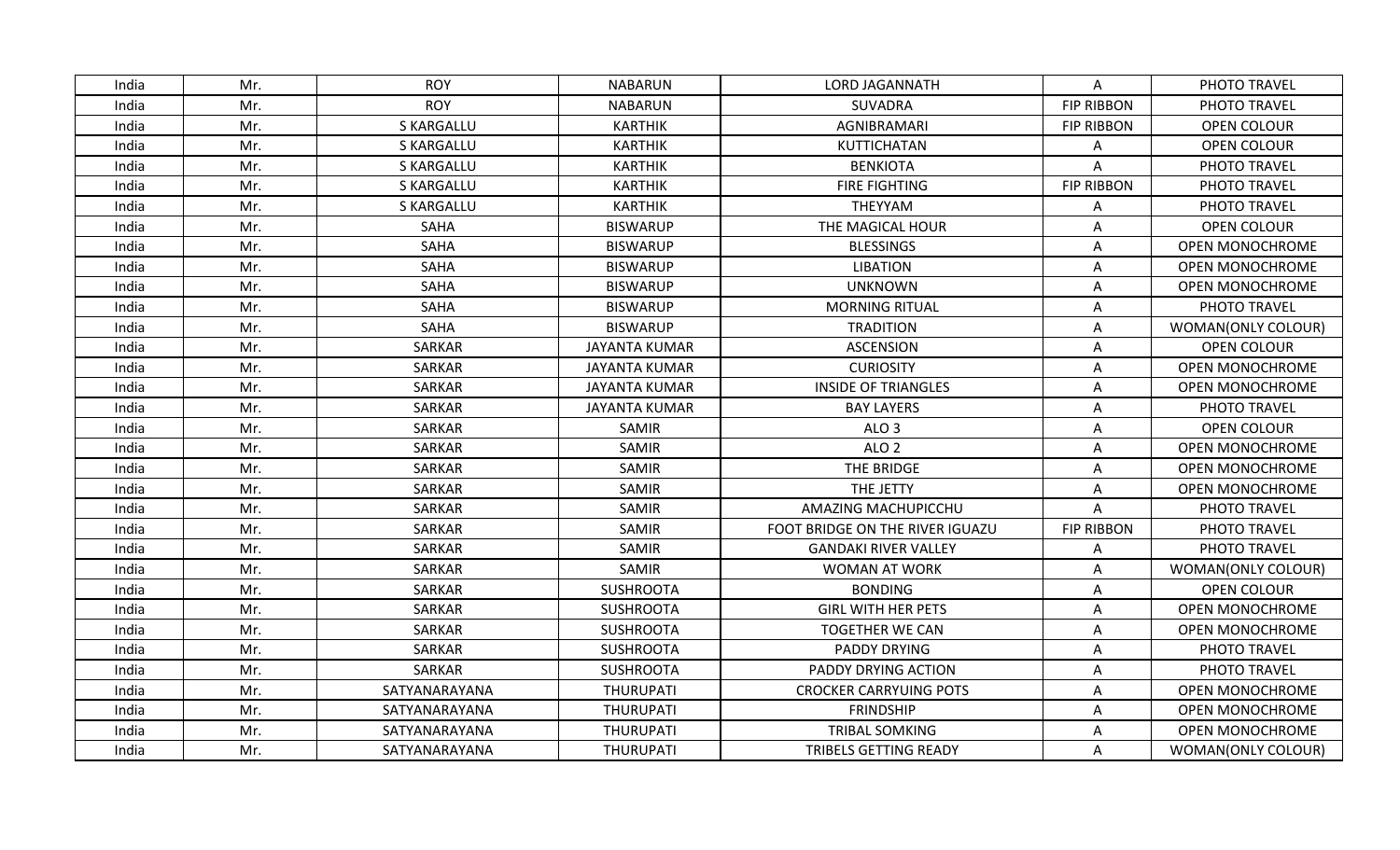| India | Mr. | SATYANARAYANA       | <b>THURUPATI</b>    | WOMEN RAATNAM VADUKUTHU             | Α                 | WOMAN(ONLY COLOUR)     |
|-------|-----|---------------------|---------------------|-------------------------------------|-------------------|------------------------|
| India | Mr. | SELVARAJ            | <b>HARISH RAJ</b>   | MURUDESHWAR                         | Α                 | PHOTO TRAVEL           |
| India | Mr. | SELVARAJ            | <b>HARISH RAJ</b>   | <b>FIRE FESTIVAL</b>                | Α                 | WOMAN(ONLY COLOUR)     |
| India | Mr. | <b>SEN</b>          | <b>AMIT BARAN</b>   | <b>MORNING RIDE</b>                 | Α                 | PHOTO TRAVEL           |
| India | Mr. | <b>SEN</b>          | <b>AMIT BARAN</b>   | PHI PHIS BEAUTY                     | A                 | PHOTO TRAVEL           |
| India | Mr. | <b>SENGUPTA</b>     | <b>SUGATA</b>       | THE SAINT WITH HIS PET              | <b>CLUB GOLD</b>  | OPEN MONOCHROME        |
| India | Mr. | <b>SENGUPTA</b>     | <b>SUGATA</b>       | <b>WORKING WOMEN</b>                | Α                 | WOMAN(ONLY COLOUR)     |
| India | Mr. | SENTHILNATHAN       | SIVALAI             | <b>TRIBAL LADIES</b>                | Α                 | <b>OPEN COLOUR</b>     |
| India | Mr. | SENTHILNATHAN       | SIVALAI             | MOTHER AND CHILD WITH NOSE RINGS    | Α                 | OPEN MONOCHROME        |
| India | Mr. | SENTHILNATHAN       | SIVALAI             | <b>POURING</b>                      | A                 | WOMAN(ONLY COLOUR)     |
| India | Mr. | SHARATH BABU        | VANAM               | <b>GOSSIPS</b>                      | Α                 | OPEN COLOUR            |
| India | Mr. | <b>SHARATH BABU</b> | VANAM               | <b>HAPPY MOOD</b>                   | A                 | OPEN COLOUR            |
| India | Mr. | <b>SHARATH BABU</b> | VANAM               | POT MAKING                          | Α                 | <b>OPEN MONOCHROME</b> |
| India | Mr. | SHARATH BABU        | VANAM               | <b>VILLAGE LIQUOR</b>               | A                 | <b>OPEN MONOCHROME</b> |
| India | Mr. | <b>SHARATH BABU</b> | VANAM               | LOVE LIKE ELIXIR                    | A                 | WOMAN(ONLY COLOUR)     |
| India | Mr. | <b>SHARATH BABU</b> | VANAM               | <b>MARKETING</b>                    | A                 | WOMAN(ONLY COLOUR)     |
| India | Mr. | <b>SHARATH BABU</b> | VANAM               | <b>TRIBAL BEAUTY</b>                | A                 | WOMAN(ONLY COLOUR)     |
| India | Mr. | SHARMA              | <b>MANAS PRATIM</b> | <b>HUMAN PATTERN 1</b>              | A                 | OPEN MONOCHROME        |
| India | Mr. | SHARMA              | <b>MANAS PRATIM</b> | <b>BIRD EYE FROM EIFFEL TOWER</b>   | A                 | PHOTO TRAVEL           |
| India | Mr. | SHARMA              | <b>MANAS PRATIM</b> | <b>CARRYING ON THE TRADITION</b>    | A                 | WOMAN(ONLY COLOUR)     |
| India | Mr. | <b>SHEKHAR BABU</b> | M.S.R.G.R.          | <b>WATER CARRIER</b>                | Α                 | OPEN COLOUR            |
| India | Mr. | SHEKHAR BABU        | M.S.R.G.R.          | JAGGANNATHOTA PRABHALU              | A                 | PHOTO TRAVEL           |
| India | Mr. | <b>SHEKHAR BABU</b> | M.S.R.G.R.          | SIVAPRABHALU                        | Α                 | PHOTO TRAVEL           |
| India | Mr. | <b>SIKDAR</b>       | <b>BIPLAB</b>       | PREPARATION TIME                    | Α                 | OPEN COLOUR            |
| India | Mr. | <b>SIKDAR</b>       | <b>BIPLAB</b>       | THE GUIDE                           | A                 | OPEN COLOUR            |
| India | Mr. | <b>SIKDAR</b>       | <b>BIPLAB</b>       | FAITH OR FEAR C                     | Α                 | WOMAN(ONLY COLOUR)     |
| India | Mr. | <b>SIKDAR</b>       | <b>BIPLAB</b>       | <b>SMILING GENERATIONS</b>          | Α                 | WOMAN(ONLY COLOUR)     |
| India | Mr. | <b>SINGH</b>        | GAGANDEEP           | WHITE EYE WITH BLOSSOMS             | A                 | OPEN COLOUR            |
| India | Mr. | <b>SINGH</b>        | GAGANDEEP           | CAPPADOCIA CITYSCAPE EVENING        | Α                 | PHOTO TRAVEL           |
| India | Mr. | <b>SINGH</b>        | GAGANDEEP           | CAPPADOCIA MOUNTAINS SINGLE BALLOON | A                 | PHOTO TRAVEL           |
| India | Mr. | SONI                | <b>KAILASH</b>      | AARAM                               | <b>FIP RIBBON</b> | OPEN MONOCHROME        |
| India | Mr. | SONI                | <b>KAILASH</b>      | <b>CHILDHOOD</b>                    | Α                 | <b>OPEN MONOCHROME</b> |
| India | Mr. | SONI                | <b>KAILASH</b>      | <b>HAPPINESS</b>                    | Α                 | <b>OPEN MONOCHROME</b> |
| India | Mr. | SONI                | <b>KAILASH</b>      | <b>HAZOOR</b>                       | A                 | <b>OPEN MONOCHROME</b> |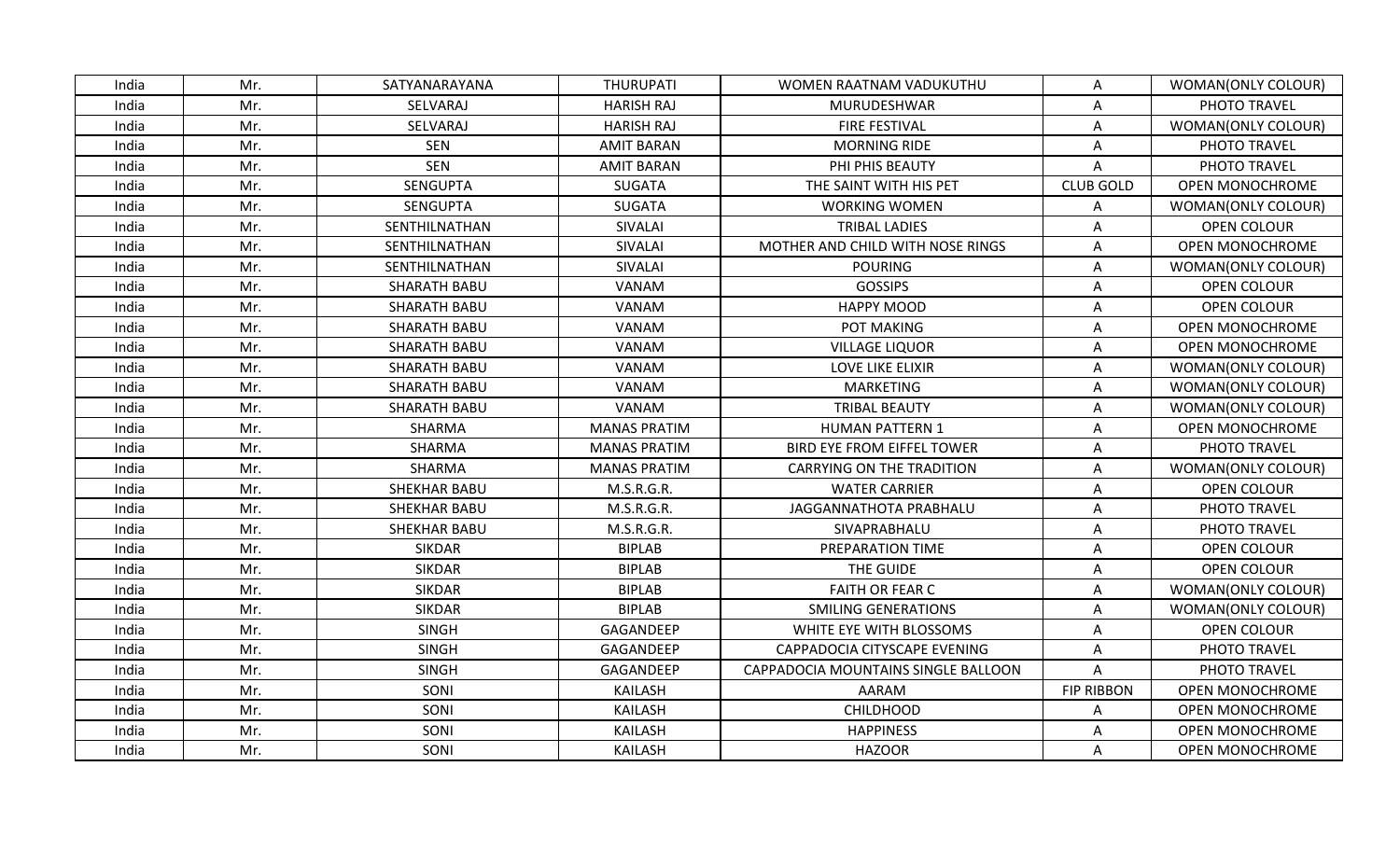| India | Mr.  | SONI                      | <b>KAILASH</b>  | HERITAGE KUMBALGARH                   | Α              | PHOTO TRAVEL           |
|-------|------|---------------------------|-----------------|---------------------------------------|----------------|------------------------|
| India | Mr.  | SONI                      | <b>KAILASH</b>  | <b>RITUALS</b>                        | Α              | WOMAN(ONLY COLOUR)     |
| India | Mr.  | <b>SUNIL KUMAR</b>        | <b>GUTTA</b>    | <b>SEASON</b>                         | Α              | OPEN COLOUR            |
| India | Mr.  | <b>SUNIL KUMAR</b>        | <b>GUTTA</b>    | <b>LIKE THE LAST</b>                  | A              | WOMAN(ONLY COLOUR)     |
| India | Mr.  | <b>SUNIL KUMAR</b>        | <b>GUTTA</b>    | <b>TRIBALS</b>                        | Α              | WOMAN(ONLY COLOUR)     |
| India | Mr.  | THALLAPALLY               | <b>NAGARJUN</b> | <b>DANCE</b>                          | Α              | OPEN COLOUR            |
| India | Mr.  | THALLAPALLY               | <b>NAGARJUN</b> | <b>SMOKING</b>                        | A              | OPEN MONOCHROME        |
| India | Mr.  | THALLAPALLY               | <b>NAGARJUN</b> | <b>VILLAGE LIFE</b>                   | A              | OPEN MONOCHROME        |
| India | Mr.  | THALLAPALLY               | <b>NAGARJUN</b> | <b>BONALU FESTIVAL</b>                | Α              | PHOTO TRAVEL           |
| India | Mr.  | THALLAPALLY               | <b>NAGARJUN</b> | <b>GANESH VUTUVE</b>                  | A              | PHOTO TRAVEL           |
| India | Mr.  | THALLAPALLY               | <b>NAGARJUN</b> | <b>HAPPY MOOD</b>                     | Α              | WOMAN(ONLY COLOUR)     |
| India | Mr.  | THALLAPALLY               | <b>NAGARJUN</b> | <b>HAPPY NESSS</b>                    | A              | WOMAN(ONLY COLOUR)     |
| India | Mr.  | VADLOORI                  | ARUNKUMAR       | THE BEAUTY OF THE LIGHT               | Α              | <b>OPEN COLOUR</b>     |
| India | Mr.  | VADLOORI                  | ARUNKUMAR       | THE WOMAN SPRINKLES YELLOW            | A              | PHOTO TRAVEL           |
| India | Mr.  | VADLOORI                  | ARUNKUMAR       | <b>GRANDMA IS DOING HANDLOOM WORK</b> | Α              | WOMAN(ONLY COLOUR)     |
| India | Mr.  | <b>VADLOORI</b>           | ARUNKUMAR       | <b>HELPING GRANDMA</b>                | Α              | WOMAN(ONLY COLOUR)     |
| India | Mrs. | <b>BANERJEE</b>           | MAITREYEE       | <b>DRYING NET</b>                     | $\mathsf A$    | <b>OPEN COLOUR</b>     |
| India | Mrs. | <b>BANERJEE</b>           | MAITREYEE       | A CARING MOTHER                       | Α              | WOMAN(ONLY COLOUR)     |
| India | Mrs. | <b>BANERJEE</b>           | MAITREYEE       | <b>FAITH</b>                          | A              | WOMAN(ONLY COLOUR)     |
| India | Mrs. | BANERJEE                  | MAITREYEE       | LOW TIDE                              | Α              | WOMAN(ONLY COLOUR)     |
| India | Mrs. | <b>BANERJEE MUKHERJEE</b> | LOPAMUDRA       | <b>TRAINING</b>                       | Α              | WOMAN(ONLY COLOUR)     |
| India | Mrs. | <b>BASAK</b>              | ANITA           | <b>WAITING FOR</b>                    | A              | <b>OPEN COLOUR</b>     |
| India | Mrs. | <b>BASAK</b>              | <b>ANITA</b>    | <b>GAME OVER</b>                      | Α              | <b>OPEN MONOCHROME</b> |
| India | Mrs. | <b>BASAK</b>              | <b>ANITA</b>    | <b>OBSERVERS</b>                      | Α              | OPEN MONOCHROME        |
| India | Mrs. | <b>BASAK</b>              | <b>ANITA</b>    | <b>GAJON JATRA</b>                    | Α              | PHOTO TRAVEL           |
| India | Mrs. | BHATTACHARYYA             | <b>RUPA</b>     | CAPTIVATED                            | Α              | OPEN COLOUR            |
| India | Mrs. | BHATTACHARYYA             | <b>RUPA</b>     | <b>GALLI FOOTBALL</b>                 | A              | <b>OPEN COLOUR</b>     |
| India | Mrs. | BHATTACHARYYA             | <b>RUPA</b>     | <b>GAZEWORTHY</b>                     | Α              | OPEN COLOUR            |
| India | Mrs. | BHATTACHARYYA             | <b>RUPA</b>     | <b>CIRCULAR LIFE</b>                  | A              | <b>OPEN MONOCHROME</b> |
| India | Mrs. | BHATTACHARYYA             | <b>RUPA</b>     | <b>CARRYING BRICKS</b>                | <b>IPCS HM</b> | WOMAN(ONLY COLOUR)     |
| India | Mrs. | BHATTACHARYYA             | <b>RUPA</b>     | <b>MOTHER IMAGE</b>                   | Α              | WOMAN(ONLY COLOUR)     |
| India | Mrs. | BHATTACHARYYA             | <b>RUPA</b>     | RITUAL AS ART                         | A              | WOMAN(ONLY COLOUR)     |
| India | Mrs. | <b>BHOWMIK</b>            | SHAMPA          | <b>GODS IN LAZY TIME</b>              | A              | <b>OPEN COLOUR</b>     |
| India | Mrs. | <b>BHOWMIK</b>            | SHAMPA          | <b>HIDE AND SEEK</b>                  | A              | <b>OPEN COLOUR</b>     |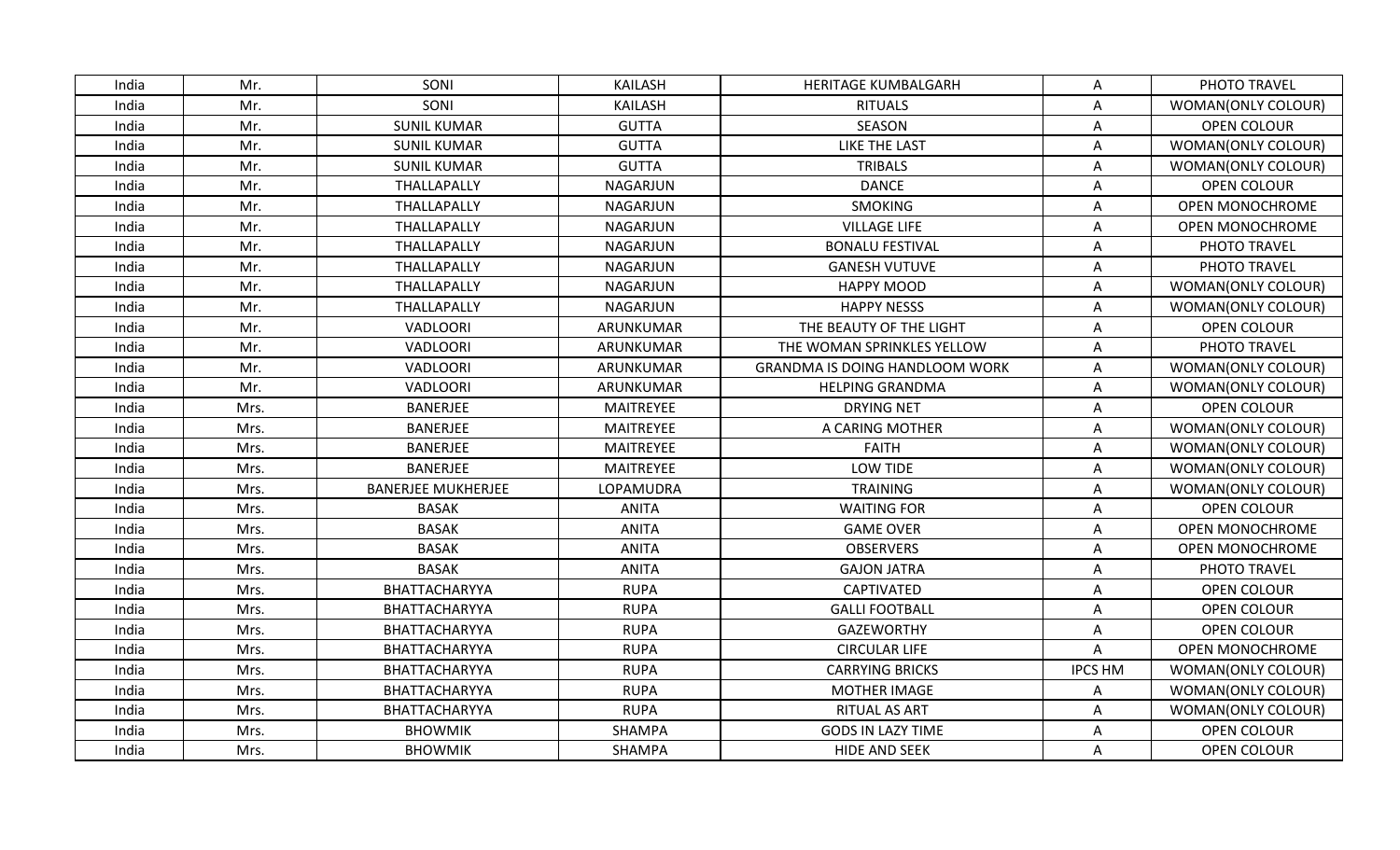| India | Mrs. | <b>BHOWMIK</b>   | <b>SHAMPA</b>  | IN OPPOSITE DIRECTION         | Α                 | <b>OPEN COLOUR</b>     |
|-------|------|------------------|----------------|-------------------------------|-------------------|------------------------|
| India | Mrs. | <b>BHOWMIK</b>   | SHAMPA         | <b>NATURES CHILDREN3</b>      | A                 | OPEN MONOCHROME        |
| India | Mrs. | <b>BHOWMIK</b>   | <b>SHAMPA</b>  | <b>SIBLINGS</b>               | Α                 | <b>OPEN MONOCHROME</b> |
| India | Mrs. | <b>BHOWMIK</b>   | SHAMPA         | THE FOOD HABIT OF SOBOR TRIBE | Α                 | <b>OPEN MONOCHROME</b> |
| India | Mrs. | <b>BHOWMIK</b>   | <b>SHAMPA</b>  | THE OLD MAN WITH HIS PET      | Α                 | OPEN MONOCHROME        |
| India | Mrs. | <b>BHOWMIK</b>   | SHAMPA         | <b>BANDNA FESTIVAL 1</b>      | Α                 | PHOTO TRAVEL           |
| India | Mrs. | <b>BHOWMIK</b>   | SHAMPA         | WOMEN IN KARMA FESTIVAL       | A                 | WOMAN(ONLY COLOUR)     |
| India | Mrs. | <b>BISWAS</b>    | SAUMI          | <b>STEP FORWARD</b>           | Α                 | WOMAN(ONLY COLOUR)     |
| India | Mrs. | <b>CHOWDHURY</b> | <b>RUMKU</b>   | <b>SUN BATH</b>               | Α                 | PHOTO TRAVEL           |
| India | Mrs. | <b>CHOWDHURY</b> | <b>RUMKU</b>   | <b>WAY OF SALVATION</b>       | A                 | PHOTO TRAVEL           |
| India | Mrs. | <b>DASAPPA</b>   | <b>BHAGYA</b>  | <b>FACES</b>                  | Α                 | OPEN MONOCHROME        |
| India | Mrs. | <b>DASAPPA</b>   | <b>BHAGYA</b>  | THE DANCE                     | A                 | PHOTO TRAVEL           |
| India | Mrs. | <b>GHOSH</b>     | <b>MOUSUMI</b> | <b>BREAK THE RULES</b>        | Α                 | <b>OPEN COLOUR</b>     |
| India | Mrs. | <b>GHOSH</b>     | <b>MOUSUMI</b> | <b>FACE</b>                   | Α                 | OPEN COLOUR            |
| India | Mrs. | <b>GHOSH</b>     | <b>MOUSUMI</b> | <b>SAVE EARTH</b>             | A                 | OPEN COLOUR            |
| India | Mrs. | <b>GHOSH</b>     | <b>MOUSUMI</b> | <b>CHILDHOOD STORY</b>        | Α                 | OPEN MONOCHROME        |
| India | Mrs. | <b>GHOSH</b>     | <b>MOUSUMI</b> | <b>FACING FEAR</b>            | A                 | OPEN MONOCHROME        |
| India | Mrs. | <b>GHOSH</b>     | <b>MOUSUMI</b> | <b>MADARI</b>                 | A                 | OPEN MONOCHROME        |
| India | Mrs. | <b>GHOSH</b>     | <b>MOUSUMI</b> | STORYTELLING EYE              | Α                 | <b>OPEN MONOCHROME</b> |
| India | Mrs. | <b>GHOSH</b>     | <b>MOUSUMI</b> | <b>GOD HELP US CROSS OVER</b> | Α                 | PHOTO TRAVEL           |
| India | Mrs. | <b>GHOSH</b>     | <b>MOUSUMI</b> | <b>INCREDIBBLE LADAKH</b>     | Α                 | PHOTO TRAVEL           |
| India | Mrs. | <b>GHOSH</b>     | <b>MOUSUMI</b> | <b>MOTHERS CARE</b>           | A                 | WOMAN(ONLY COLOUR)     |
| India | Mrs. | <b>GHOSH</b>     | <b>MOUSUMI</b> | <b>SIKKIMIS WOMAN</b>         | A                 | WOMAN(ONLY COLOUR)     |
| India | Mrs. | KANUNGO          | <b>ANITA</b>   | <b>BLESSINGS</b>              | Α                 | OPEN COLOUR            |
| India | Mrs. | <b>KANUNGO</b>   | <b>ANITA</b>   | <b>HAPPINESS</b>              | <b>IPCS HM</b>    | OPEN COLOUR            |
| India | Mrs. | <b>KANUNGO</b>   | <b>ANITA</b>   | SMILE                         | Α                 | <b>OPEN COLOUR</b>     |
| India | Mrs. | <b>KANUNGO</b>   | <b>ANITA</b>   | <b>HAPPINESS ALL AROUND</b>   | A                 | OPEN MONOCHROME        |
| India | Mrs. | <b>KANUNGO</b>   | <b>ANITA</b>   | <b>BUDHA MADMAHESHWAR</b>     | Α                 | PHOTO TRAVEL           |
| India | Mrs. | <b>KANUNGO</b>   | <b>ANITA</b>   | <b>DIVINE PLACES</b>          | Α                 | PHOTO TRAVEL           |
| India | Mrs. | <b>KANUNGO</b>   | <b>ANITA</b>   | MOTHER AND CHILD              | <b>FIP RIBBON</b> | WOMAN(ONLY COLOUR)     |
| India | Mrs. | <b>KANUNGO</b>   | <b>ANITA</b>   | WAY TO HOME                   | Α                 | WOMAN(ONLY COLOUR)     |
| India | Mrs. | LAHIRI           | <b>NEETA</b>   | <b>TWIST 1</b>                | Α                 | OPEN COLOUR            |
| India | Mrs. | LAHIRI           | <b>NEETA</b>   | LADY AND POT 2                | A                 | <b>OPEN MONOCHROME</b> |
| India | Mrs. | LAHIRI           | <b>NEETA</b>   | <b>VARANASI 7</b>             | Α                 | PHOTO TRAVEL           |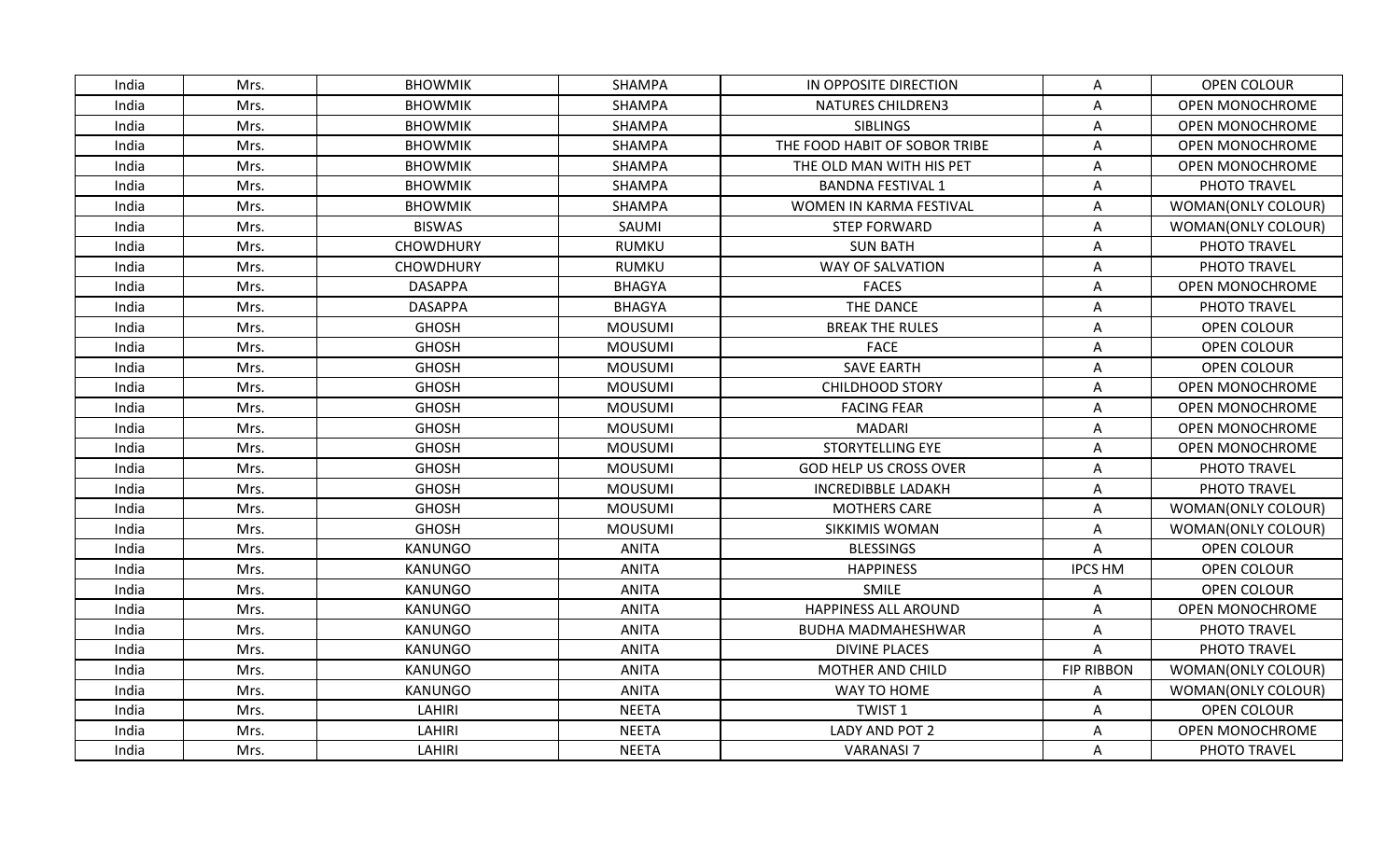| India | Mrs. | LAHIRI           | <b>NEETA</b>   | PADDY STORY 2                | $\mathsf{A}$   | WOMAN(ONLY COLOUR)        |
|-------|------|------------------|----------------|------------------------------|----------------|---------------------------|
| India | Mrs. | <b>LAHIRI</b>    | <b>NEETA</b>   | THE LILY WOMAN 2             | <b>IPCS HM</b> | WOMAN(ONLY COLOUR)        |
| India | Mrs. | <b>MISHRA</b>    | ANJU           | <b>BABY</b>                  | Α              | OPEN COLOUR               |
| India | Mrs. | <b>MISHRA</b>    | ANJU           | <b>MANALI TO KAZA</b>        | Α              | OPEN COLOUR               |
| India | Mrs. | <b>MISHRA</b>    | ANJU           | <b>HEAD</b>                  | A              | <b>OPEN MONOCHROME</b>    |
| India | Mrs. | <b>MISHRA</b>    | ANJU           | <b>BUDDHA DEVOTEE</b>        | Α              | PHOTO TRAVEL              |
| India | Mrs. | <b>MISHRA</b>    | ANJU           | IN ROUTE TO CHANDRATAL       | Α              | PHOTO TRAVEL              |
| India | Mrs. | <b>MISHRA</b>    | ANJU           | SCHOOL CHALE HUM             | Α              | PHOTO TRAVEL              |
| India | Mrs. | <b>MISHRA</b>    | ANJU           | <b>DANCING SOUL</b>          | A              | <b>WOMAN(ONLY COLOUR)</b> |
| India | Mrs. | <b>MUKHERJEE</b> | PIYALI         | <b>JAY HIND</b>              | Α              | <b>OPEN COLOUR</b>        |
| India | Mrs. | <b>MUKHERJEE</b> | PIYALI         | <b>SHAANI BABA</b>           | A              | OPEN MONOCHROME           |
| India | Mrs. | <b>MUKHERJEE</b> | <b>RUMNA</b>   | COLOUR OF LOVE               | Α              | OPEN COLOUR               |
| India | Mrs. | <b>MUKHERJEE</b> | <b>RUMNA</b>   | <b>DUI KANYA</b>             | A              | OPEN COLOUR               |
| India | Mrs. | <b>MUKHERJEE</b> | <b>RUMNA</b>   | <b>DUSK TO DAWN</b>          | A              | OPEN MONOCHROME           |
| India | Mrs. | <b>MUKHERJEE</b> | <b>RUMNA</b>   | <b>VEILED BEAUTY</b>         | A              | OPEN MONOCHROME           |
| India | Mrs. | <b>MUKHERJEE</b> | <b>RUMNA</b>   | KZIRANGA WILDLIFE SAFARI     | Α              | PHOTO TRAVEL              |
| India | Mrs. | <b>MUKHERJEE</b> | <b>RUMNA</b>   | PARADISE ISLAND              | Α              | PHOTO TRAVEL              |
| India | Mrs. | <b>NAYAK</b>     | <b>TANUSRI</b> | <b>RED TURBAN</b>            | Α              | OPEN COLOUR               |
| India | Mrs. | <b>NAYAK</b>     | <b>TANUSRI</b> | <b>BEAUTY WITH FLOWER</b>    | A              | OPEN MONOCHROME           |
| India | Mrs. | <b>NAYAK</b>     | <b>TANUSRI</b> | <b>GRANDMA</b>               | A              | OPEN MONOCHROME           |
| India | Mrs. | <b>NAYAK</b>     | TANUSRI        | <b>WRINKLES OF RAJASTHAN</b> | Α              | OPEN MONOCHROME           |
| India | Mrs. | <b>NAYAK</b>     | <b>TANUSRI</b> | <b>AFRICAN SAFARI</b>        | Α              | PHOTO TRAVEL              |
| India | Ms.  | <b>DAS</b>       | ANWESA         | <b>BANJARA GIRL</b>          | Α              | OPEN COLOUR               |
| India | Ms.  | <b>DAS</b>       | ANWESA         | <b>RESPONSIBILITY</b>        | A              | <b>OPEN COLOUR</b>        |
| India | Ms.  | <b>DAS</b>       | ANWESA         | SARNATHA                     | A              | PHOTO TRAVEL              |
| India | Ms.  | <b>DAS</b>       | ANWESA         | CARE                         | Α              | WOMAN(ONLY COLOUR)        |
| India | Ms.  | <b>DAS</b>       | ANWESA         | <b>SHOPKEEPER</b>            | A              | WOMAN(ONLY COLOUR)        |
| India | Ms.  | <b>DATTA</b>     | PIYALI         | DEPRIVED CHILDHOOD           | A              | OPEN MONOCHROME           |
| India | Ms.  | <b>DATTA</b>     | PIYALI         | LIVING FOR LIFE              | A              | WOMAN(ONLY COLOUR)        |
| India | Ms.  | <b>DUTTA</b>     | SAGARIKA       | <b>MISTY MORNING</b>         | A              | OPEN COLOUR               |
| India | Ms.  | <b>DUTTA</b>     | SAGARIKA       | PRAYER FOR PEACE             | Α              | OPEN COLOUR               |
| India | Ms.  | <b>DUTTA</b>     | SAGARIKA       | <b>VICIOUS CIRCLE</b>        | Α              | OPEN MONOCHROME           |
| India | Ms.  | <b>GHOSH</b>     | RIPRATI        | <b>GODS CARRIER</b>          | Α              | PHOTO TRAVEL              |
| India | Ms.  | <b>GHOSH</b>     | <b>RIPRATI</b> | RATH <sub>01</sub>           | <b>IPCS HM</b> | PHOTO TRAVEL              |